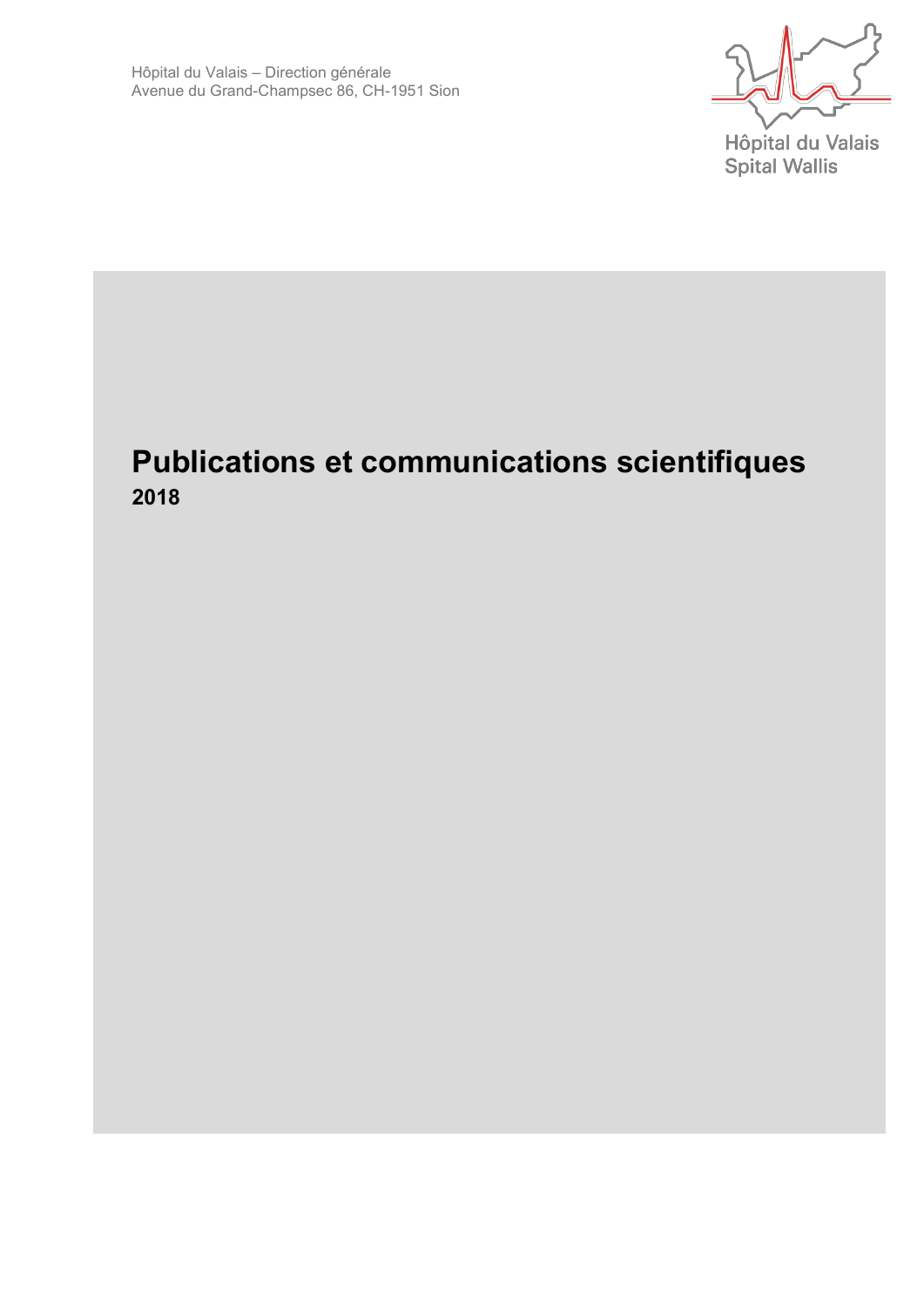# Table des matières

|                | 1.1  |  |  |
|----------------|------|--|--|
|                | 1.2  |  |  |
|                | 1.3  |  |  |
|                | 1.4  |  |  |
|                | 1.5  |  |  |
|                | 1.6  |  |  |
|                | 1.7  |  |  |
|                | 1.8  |  |  |
|                | 1.9  |  |  |
|                | 1.10 |  |  |
|                | 1.11 |  |  |
|                | 1.12 |  |  |
|                | 1.13 |  |  |
|                | 1.14 |  |  |
|                | 1.15 |  |  |
|                | 1.16 |  |  |
|                | 1.17 |  |  |
|                | 1.18 |  |  |
|                | 1.19 |  |  |
|                | 1.20 |  |  |
|                | 1.21 |  |  |
|                | 1.22 |  |  |
|                | 1.23 |  |  |
|                |      |  |  |
|                |      |  |  |
|                | 2.1  |  |  |
|                | 2.2  |  |  |
|                | 2.3  |  |  |
|                | 2.4  |  |  |
|                | 2.5  |  |  |
|                | 2.6  |  |  |
|                | 2.7  |  |  |
|                | 2.8  |  |  |
|                | 2.9  |  |  |
|                | 2.10 |  |  |
|                | 2.11 |  |  |
|                | 2.12 |  |  |
|                | 2.13 |  |  |
|                | 2.14 |  |  |
|                | 2.15 |  |  |
| $\mathfrak{Z}$ |      |  |  |
|                |      |  |  |
|                | 3.1  |  |  |
|                | 3.2  |  |  |
|                | 3.3  |  |  |
|                | 3.4  |  |  |
|                | 3.5  |  |  |
|                | 3.6  |  |  |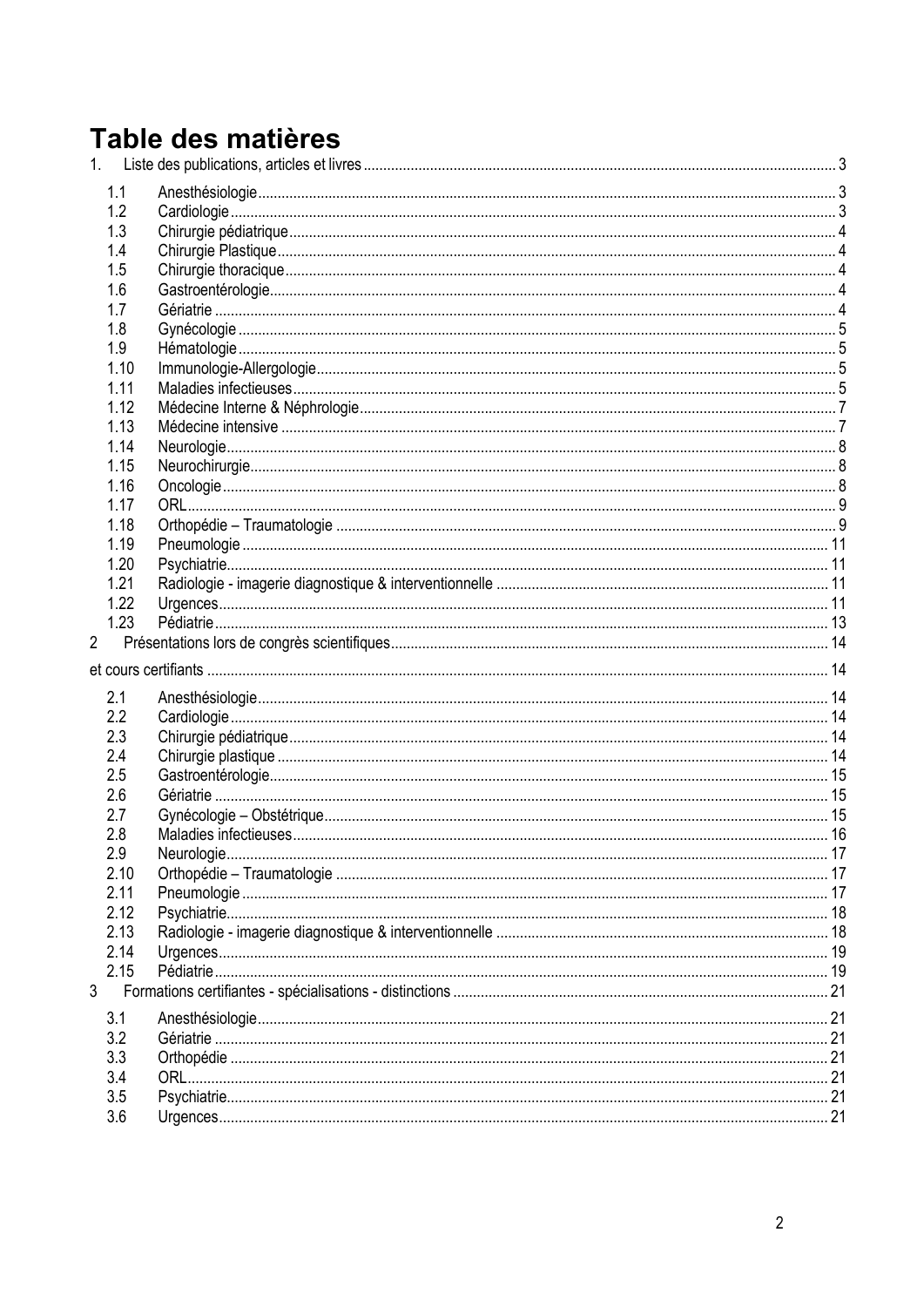# <span id="page-2-0"></span>**1. Liste des publications, articles et livres**

#### <span id="page-2-1"></span>**1.1 Anesthésiologie**

- 1. Der perioperative Behandlungsprozess. Kommission für Struktur- und Prozessfragen, Schweizerische Gesellschaft für Anästhesiologie und Reanimation. Becker S, **Grape S**, Ellenberger C, Heim C, Krayer S, Noser A, Zehntner C. Schweizerische Aerztezeitung 2018 Oct;99(42):1432-5
- 2. Intravenous dexamethasone for prophylaxis of postoperative nausea and vomiting after administration of long-acting neuraxial opioids : a systematic review and meta-analysis. **Grape S**, Usmanova I, Kirkham K, Albrecht E. Anaesthesia. 2018 Apr;73(4):480-489
- 3. The book of ultrasound-guided regional anesthesia. Albrecht E, Bloc S, Cadas H, **Grape S**, Kirkham KR. Electronic book, ASIN: B07KYJGNK6, 2018 Dec

# <span id="page-2-2"></span>**1.2 Cardiologie**

- 1. A murmur in an asymptomatic 60-year old woman: a rare presentation of ALCAPA syndrome. Pavon AG, **Carroz P**, Bouchardy J, Monney P. Eur Heart J Cardiovasc Imaging. 2018 Dec 1;19(12):1350
- 2. Leadless pacing using the transcatheter pacing system (Micra TPS) in the real world: initial Swiss experience from the Romandie region. Valiton V, Graf D, Pruvot E, **Carroz P,** Fromer M, Bisch L, Tran VN, Cook S, Scharf C, Burri H. Europace 2019 Feb 1;21(2):275-280
- 3. Prognostic value of pulse pressure after an acute coronary syndrome. Harbaoui B, Nanchen D, Lantelme P, Gencer B, Heg D, Klingenberg R, Räber L, Carballo D, Matter CM, Windecker S, Mach F, Rodondi N, Eeckhout E, Monney P, Antiochos P, Schwitter J, **Pascale P**, Fournier S, Courand PY, Lüscher TF, Muller O. Atherosclerosis. 2018 Jul 19
- 4. Useful Electrocardiographic Features to Help Identify the Mechanism of Atrial Tachycardia Occurring After Persistent Atrial Fibrillation Ablation. **Pascale P**, Roten L, Shah AJ, Scherr D, Komatsu Y, Ramoul K, Daly M, Denis A, Derval N, Sacher F, Hocini M, Haïssaguerre M, Jaïs P. JACC Clin Electrophysiol. 2018;4:33-45
- 5. Prolonged Asystole After a Loading Dose of Ticagrelor. Rosset S, Müller O, Pruvot E, **Pascale P**. Ann Intern Med. 2018;168:602-3
- 6. Circadian variation of ticagrelor-induced platelet inhibition in healthy adulty. Fournier S, Guenat F, Fournier A, Alberio L, Bonny O, Bertaggia Calderara D, Bardy D, Lauriers N, Harbaoui B, Monney P, **Pascale P**, Eeckhout E, Muller O. Eur Heart J Cardiovasc Pharmacother. 2018;4:166-71
- 7. A murmur in an asymptomatic 60-year old woman: a rare presentation of ALPACA syndrom. PavonAG, **Carroz P**, Monney P. Eur Heart J Cardiovasc Imaging. 2018 Dec 1.19(12):1350
- 8. Leadless pacing using transcatheter pacing system (Micra TPS) in the real world: initial Swiss experience from the romandie region.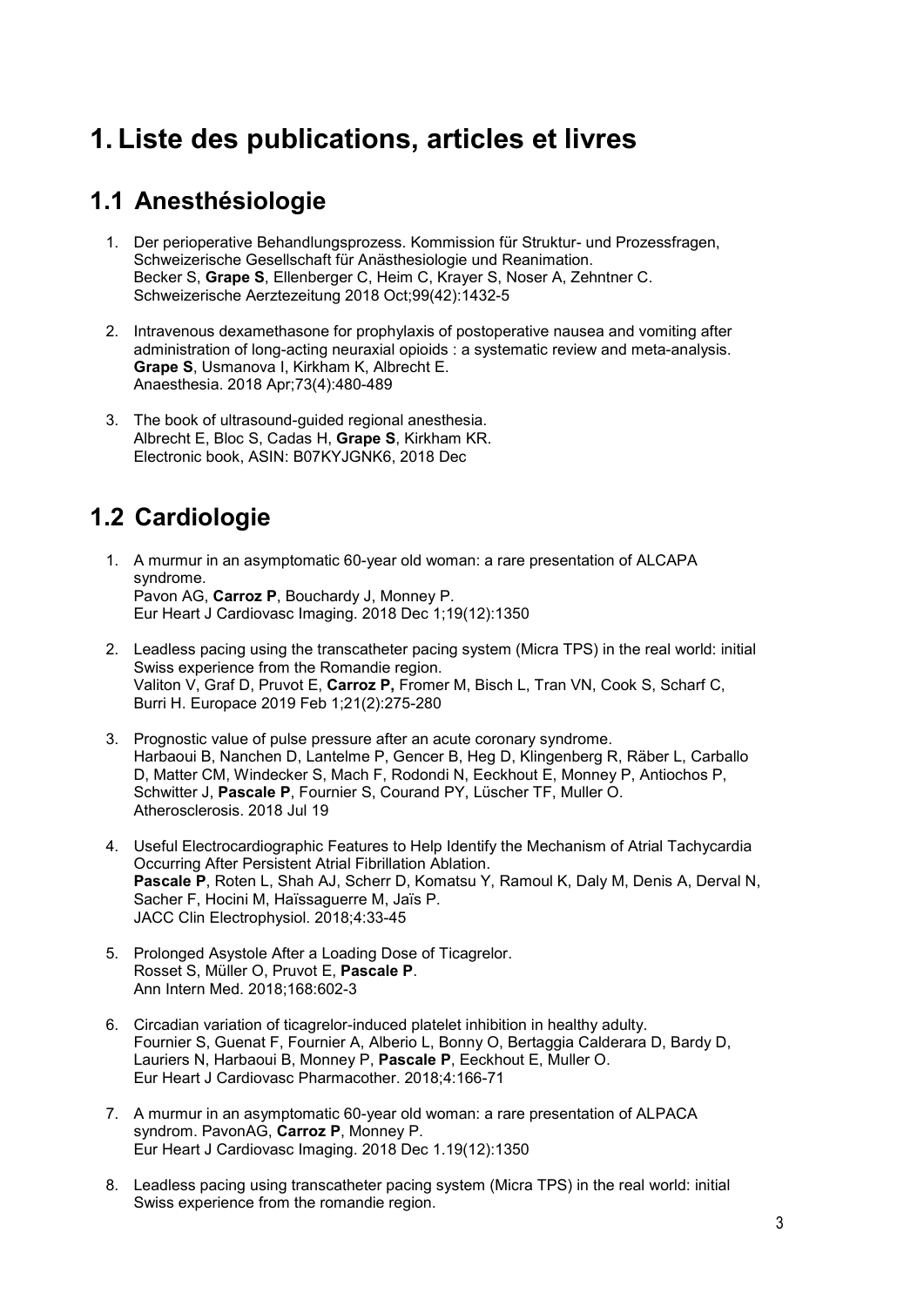Valiton V, Graf D, Pruvot E, **Carroz C**, Fromer M, Bisch L, Tran VN, Cook S, Burri H. Europace 2019 Feb 1. 21(2):275-280

9. A comparison of an ultrathin-strut biodegradable polymer sirolimus-eluting stent with a durable polymer everolimus-eluting stent for patients with acute ST-segment elevation myocardial infarction undergoing primary percutaneous coronary intervention: rationale and design of the BIOSTEMI trial. Iglesias JF, Muller O, Zaugg S, Roffi M, Kurz DJ, Vuilliomenet A, Weilenmann D, Kaiser C, **Tapponnier M**, Heg D, Valgimigli M, Eeckhout E, Jüni P, Windecker S, Pilgrim T. EuroIntervention. 2018 Aug 20;14(6):692-699

#### <span id="page-3-0"></span>**1.3 Chirurgie pédiatrique**

1. Estimation of salt intake and excretion in children in one region of Switzerland: a crosssectional study. Rios-Leyvraz M, Pascal Bovet P, Bochud M, **Genin B**, Russo M, Rossier MF, **Tabin R**, Chiolero A. European Journal of Nutrition vol 57 (2018), issue 309

#### <span id="page-3-1"></span>**1.4 Chirurgie Plastique**

1. Unipolar ulnar head replacement for treatment of post-Darrach procedure instability. Poujade T, **Balagué N**, Beaulieu JY. Hand Surg Rehabil. 2018 Jun 4. pii: S2468-1229(18)

### <span id="page-3-2"></span>**1.5 Chirurgie thoracique**

- 1. Thyroid Gland Hemorrhage in a Patient with Past Medical History of Renal Clear Cell Carcinoma: Report of a Very Rare Case. Abbassi Z, Strano F, Koliakos E, Thomopoulos T, **Christodoulou M**. Am J Case Rep. 2018 Aug 6;19:920-923. doi: 10.12659/AJCR.909349.
- 2. Primary Pulmonary Epithelioid Hemangioendothelioma: A Case Report and Literature Review. Ambrosetti T, Sgardello Sébastian D, Thomopoulos T, Koliakos E, Strano F, Abdou M, **Christodoulou M** and Abbassi Z. Lung Dis Treat 2018, 4:1 DOI: 10.4172/2472-1018

#### <span id="page-3-3"></span>**1.6 Gastroentérologie**

1. Hepatic manifestations of Wilson's disease: 12-year experience in a Swiss tertiary referral centre. Vieira Barbosa J, Fraga M, Saldarriaga J, **Hiroz P**, Giostra E, Sempoux C, Ferenci P, Moradpour D. Swiss Med Wkly. 2018 Dec 21;148:w14699. doi: 10.4414/smw.2018

#### <span id="page-3-4"></span>**1.7 Gériatrie**

- 1. Prévention chez le senior: les facteurs clés. **Coutaz M.** Rev Med Suisse. 2018;14 :1998-2002, 2018
- 2. Syndrome de Capgras et maladie d'Alzheimer. Woehrle L, Ghika JA, **Coutaz M, Eyer S**. Rev Med Suisse. 2018;14 :1310-1313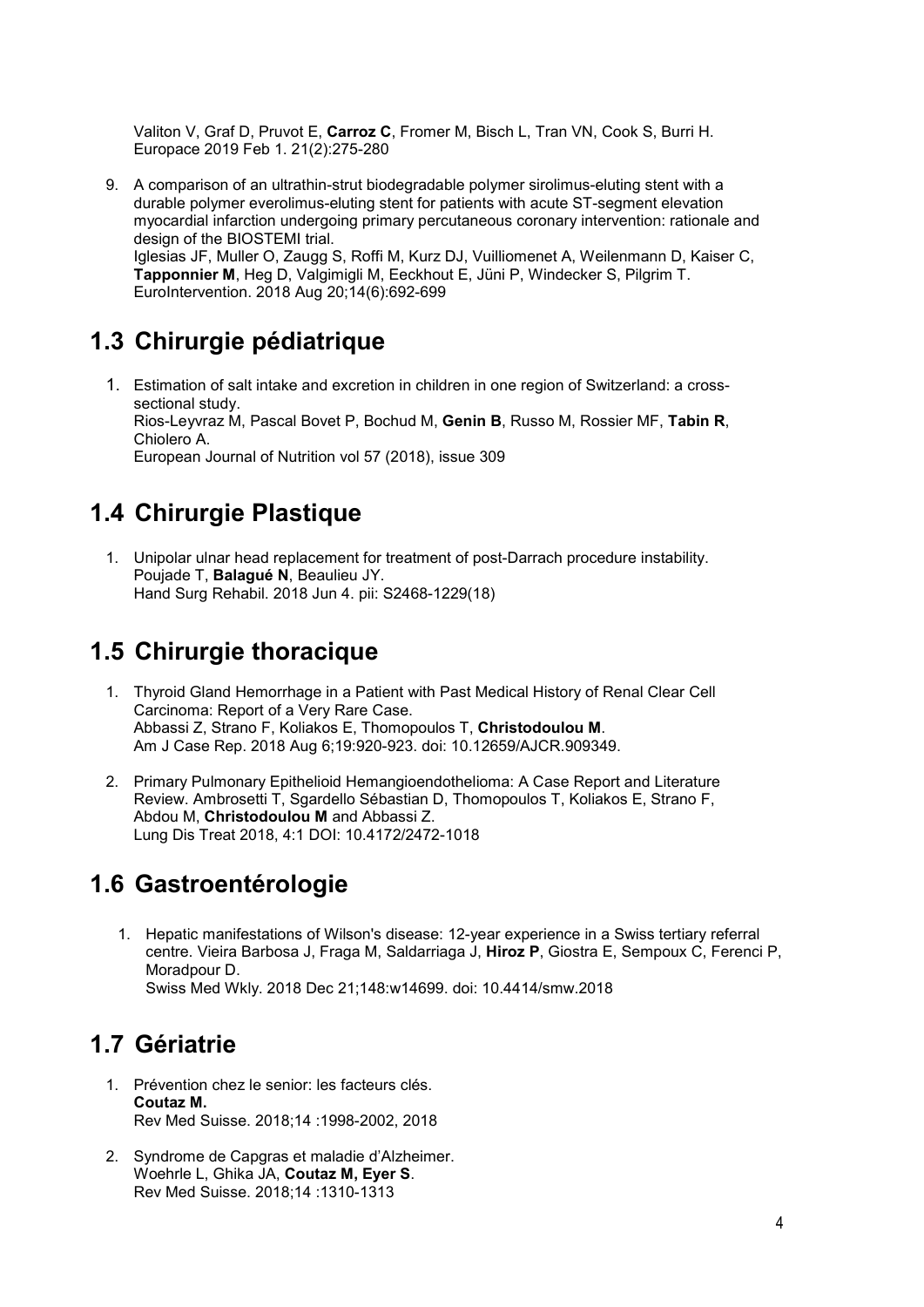3. Alzheimer : une nouvelle piste ? Editorial. **Morisod J**. La gazette médicale info@gériatrie. 2019; 8 : N°1 ; 1

# <span id="page-4-0"></span>**1.8 Gynécologie**

- 1. Das Timing der Familienplanung- Hintergründe, Beratung, Lösungsmöglichkeiten. **Johann S**. [Schweizer Zeitschrift für Gynäkologie 05/2018,](https://www.rosenfluh.ch/gynaekologie-2018-05) 24-27
- 2. [Domestic Violence at the University Emergency Department Bern: A Retrospective Analysis from 2006 to 2016]. Hostettler-Blunier S, Raoussi A, **Johann S**, Ricklin M, Klukowska-Rötzler J, Utiger S, Exadaktylos A, Brodmann Maeder M. Praxis (Bern 1994). 2018 Aug;107(16):886-892.

# <span id="page-4-1"></span>**1.9 Hématologie**

- 1. Mutational Epidemiology of Congenital Fibrinogen Disorders. Casini A, Blondon M, Tintillier V, **Goodyer M**, Sezgin ME, Gunes AM, Hanss M, de Moerloose P, Neerman-Arbez M. [Thromb Haemost.](https://www.ncbi.nlm.nih.gov/pubmed/30332696) 2018 Nov;118(11):1867-1874
- 2. Primary hepatic marginal B cell lymphoma (MALT) and NASH more than a coincidence? Haefliger S, Milowich D, Sciarra A, Trimeche M, Bouilly J, **Kaiser J**, Volpi S, Brouland JP, Sempoux C, de Leval L. Ann Hematol. 2018 Nov 28
- 3. Gynaecological Lymphomas: Case Reports and Literature Review of Primary Extranodal Female Genital Tract and Breast Non-Hodgkin Lymphomas. Seidler SJ, **Lovey PY**, Busuioc CI and Huber DE. Arch Can Res. 2018;Vol.6 No.4:20

# <span id="page-4-2"></span>**1.10 Immunologie-Allergologie**

- 1. Personalized and rapid test for food-related allergy Frossard M, Gasilova N, **Arlettaz L**, Dayer E, Girault HH. J Allergy Clin Immunol. 2018 Jun ;141(6) :2297-2300
- 2. Prospective evaluation of the capillaroscopic skin ulcer risk index in systemic sclerosis patients in clinical practice: a longitudinal, multicentre study, Walker UA, Jaeger VK, Bruppacher KM, Dobrota R, **Arlettaz L**, Banyai M, Beron J, Chizzolini C, Groechenig E, Mueller RB, Spertini F, Villiger PM. Arhtritis Res Ther. 2018 Oct 25;20(1):239

# <span id="page-4-3"></span>**1.11 Maladies infectieuses**

- 1. Temporal trends and epidemiology of Staphylococcus aureus surgical site infection in the Swiss surveillance network: a cohort study.
	- Abbas M, Aghayev E, **Troillet N**, Eisenring MC, Kuster SP, Widmer AF; Harbarth S, and Swissnoso.
		- Journal of Hospital Infection 2018;98:118-126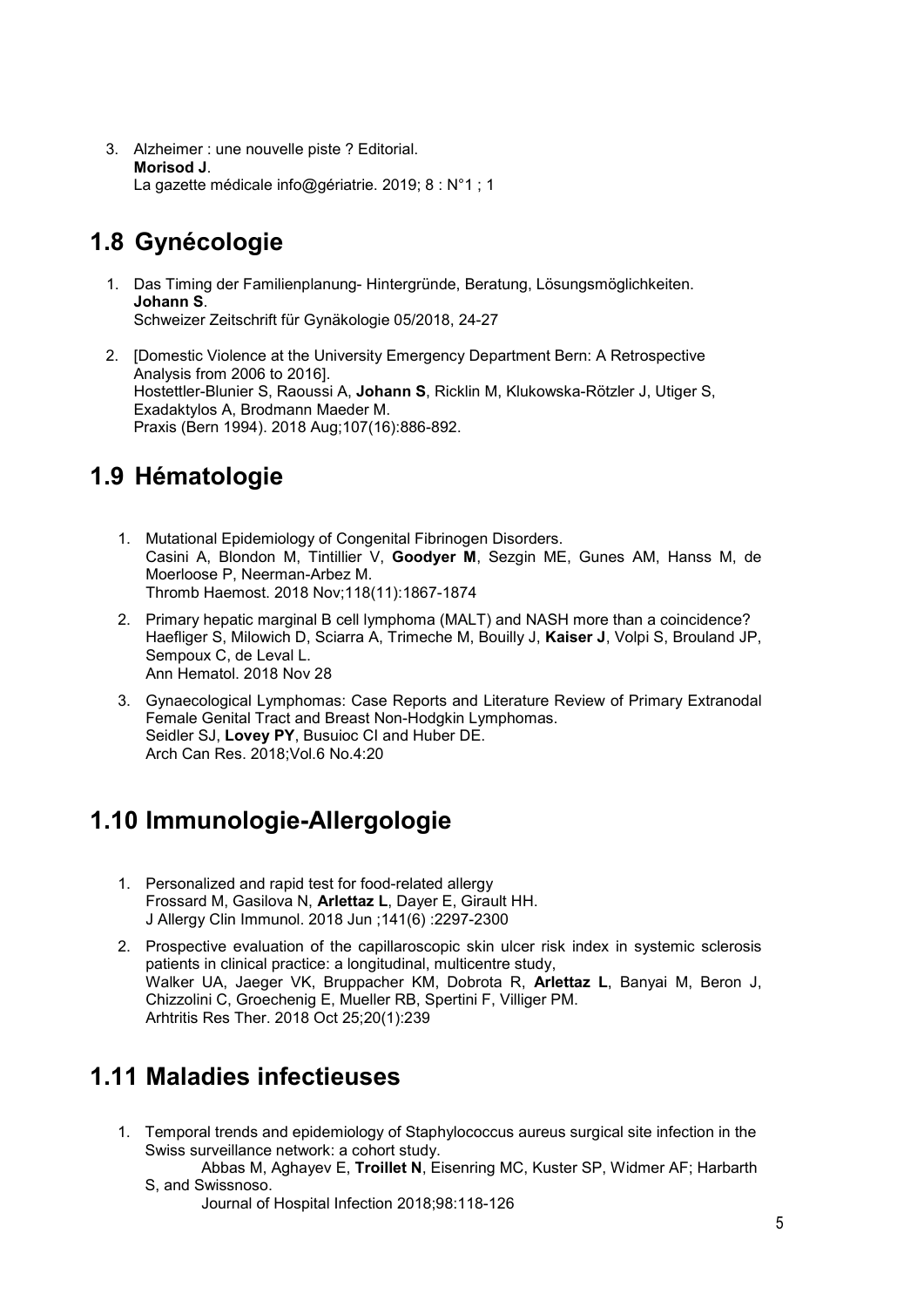- 2. Point prevalence of healthcare-associated infections and antibiotic use in three large Swiss acute-care hospitals. Metsini A, Vazquez M, Sommerstein R, Marschall J, **Voide C**, **Troillet N**, Gardiol C, Pittet D, Zingg W, Swissnoso. Swiss Medical Weekly 2018;148:w14617
- 3. Accuracy of Sensititre YeastOne echinocandins epidemiological cut-off values for identification of FKS mutant Candida albicans and Candida glabrata: a ten year national survey of the Fungal Infection Network of Switzerland (FUNGINOS). [Kritikos A,](https://www.ncbi.nlm.nih.gov/pubmed/?term=Kritikos%20A%5BAuthor%5D&cauthor=true&cauthor_uid=29909005) [Neofytos D,](https://www.ncbi.nlm.nih.gov/pubmed/?term=Neofytos%20D%5BAuthor%5D&cauthor=true&cauthor_uid=29909005) [Khanna N,](https://www.ncbi.nlm.nih.gov/pubmed/?term=Khanna%20N%5BAuthor%5D&cauthor=true&cauthor_uid=29909005) [Schreiber PW,](https://www.ncbi.nlm.nih.gov/pubmed/?term=Schreiber%20PW%5BAuthor%5D&cauthor=true&cauthor_uid=29909005) [Boggian K,](https://www.ncbi.nlm.nih.gov/pubmed/?term=Boggian%20K%5BAuthor%5D&cauthor=true&cauthor_uid=29909005) et al, and the [Fungal](https://www.ncbi.nlm.nih.gov/pubmed/?term=Fungal%20Infection%20Network%20of%20Switzerland%20(FUNGINOS)%5BCorporate%20Author%5D)  [Infection Network of Switzerland \(incl.](https://www.ncbi.nlm.nih.gov/pubmed/?term=Fungal%20Infection%20Network%20of%20Switzerland%20(FUNGINOS)%5BCorporate%20Author%5D) **Bally F**, **Emonet S**, **Tissières L**, **Troillet N**.). Clinical MIcrobiology and Infection 2018;24:1214.e1-1214
- 4. The preventable proportion of healthcare-associated infections 2005-2016 : Systematic review and meta-analysis. Schreiber PW, Sax H, Wolfensberger A, Clack L, Kuster SP, and Swissnoso (incl. **Troillet N**). Infection Control and Hospital Epidemiology 2018;39:1277-1295
- 5. [Fluconazole non-susceptible breakthrough candidemia after prolonged low-dose](https://www.ncbi.nlm.nih.gov/pubmed/29378240)  [prophylaxis: a prospective FUNGINOS study.](https://www.ncbi.nlm.nih.gov/pubmed/29378240) Orasch C, Mertz D, Garbino J, van Delden C, **Emonet S**, et al, and the Fungal Infection Network of Switzerland (incl. **Bally F, Tissières L, Troillet N**.) Journal of Infection 2018;76:489-495
- 6. PCR multiplex et diagnostic infectieux: chaque médaille a un revers. **Bally F**, **Troillet N**. Revue Médicale Suisse 2018;14:1779
- 7. Infections à méningocoques en Suisse: changements épidémiologiques, cliniques et de prophylaxie. **Emonet S**, Born R, Schrenzel J. Revue Médicale Suisse 2018;14:1781-4.
- 8. Fièvre hémorragique de Crimée-Congo: une maladie émergente en Europe. Stavropoulou E, **Troillet N**. Revue Médicale Suisse 2018;14:1786-9
- 9. Prise en charge ambulatoire de la diarrhée aiguë. **Bellini C**, **Dumoulin A**. Revue Médicale Suisse 2018;14:1790-4
- 10. Toxi-infections et maladies toxiniques liées à des clostridies autres que Clostridium difficile. **Duss FR**, **Voide C**. Revue Médicale Suisse 2018;14:1795-8
- 11. Causes fréquentes de mononucléose infectieuse. **Dumoulin A**, **Eyer M**. Revue Médicale Suisse 2018;14:1799-802
- 12. Arthrite tuberculeuse: un diagnostic parfois long et semé d'embûches. Antunes A, Abbet P, Stanchina C, **Troillet N**. Revue Médicale Suisse 2018;14:1806-9
- 13. Flux unidirectionnels (laminaires) pour la prévention des infections du site opératoire: position de Swissnoso. **Bally F**, Schweiger A, Schlegel M, Widmer AF, Harbarth S, Sax H, **Troillet N**. Bulletin Swissnoso 2018 [\(www.swissnoso.ch/fr/bulletin/\)](http://www.swissnoso.ch/fr/bulletin/).
- 14. When bacterial culture [fails, metagenomics can help: A case of chronic hepatic](https://www.ncbi.nlm.nih.gov/pubmed/30065706)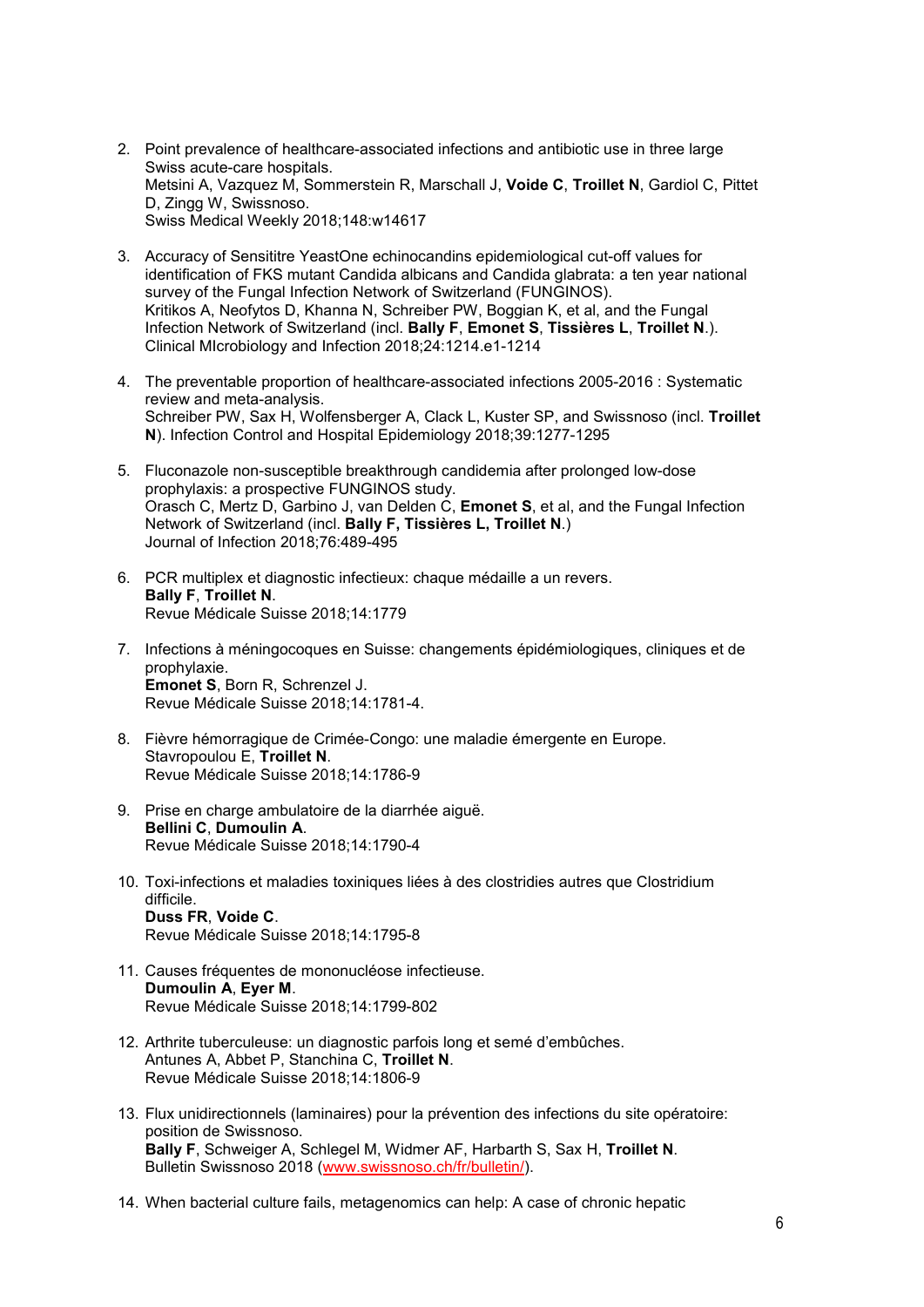[brucelloma assessed by next-generation sequencing.](https://www.ncbi.nlm.nih.gov/pubmed/30065706) Lazarevic V, Gaïa N, Girard M, Leo S, Cherkaoui A, Renzi G, **Emonet S**, Jamme S, Ruppé E, Vijgen S, Rubbia-Brandt L, Toso C, Schrenzel J. Frontiers in Microbiology 2018;9:1566

- 15. [Diagnostic microbiologique des arthrites septiques.](https://www.ncbi.nlm.nih.gov/pubmed/29512947) D'Incau S, **Emonet S**. Revue Médicale Suisse 2018;14:509-515
- 16. [Neglect of attention to reproductive health in women with HIV infection: contraceptive use](https://www.ncbi.nlm.nih.gov/pubmed/29336516)  [and unintended pregnancies in the Swiss HIV Cohort Study.](https://www.ncbi.nlm.nih.gov/pubmed/29336516) Aebi-Popp K, Mercanti V, **Voide C**, Nemeth J, Cusini A, Jakopp B, Nicca D, Rasi M, Bruno A, Calmy A, Martinez de Tejada B; Swiss HIV Cohort Study. HIV Medicine 2018;19:339-346
- 17. [Rapid remission of Graves' hyperthyroidism without thionamides under](https://www.ncbi.nlm.nih.gov/pubmed/29336235)  [immunosuppressive treatment for concomitant autoimmune hepatitis.](https://www.ncbi.nlm.nih.gov/pubmed/29336235) Papadakis GE, Lamine F, Chtioui H, Moschouri E, Christinet MF, Marino L, Favre L, Sciarra A, Sempoux C, Schneider A, **Duss FR**, Sartori C, Moradpour D, Sykiotis GP. Thyroid 2018 Feb;28:276-278
- 18. [An unusual cause of dysphagia.](https://www.ncbi.nlm.nih.gov/pubmed/29155977) Pfister R, **Duss FR**, Weitsch S, Fournier S. European Journal of Cardiothoracic Surgery 2018;53:692
- 19. [«Madame B. se comporte étrangement».](https://medicalforum.ch/fr/article/doi/fms.2018.03411/)  Kampouri E, Sokolov A, Anichini A, Greub G, Croxatto A, Vollenweider P, **Duss FR.** Forum Médical Suisse 2018;18:924-928
- 20. [Prurit-disciplinaire.](https://medicalforum.ch/fr/article/doi/fms.2018.03153/)  Schneider A, Moschouri E, Fraga Christinet M, Sciarra A, Sempoux C, Papadakis G, Sykiotis G, Sartori C, **Duss FR** Forum Médical Suisse 2018;18:154-158

#### <span id="page-6-0"></span>**1.12 Médecine Interne & Néphrologie**

- 1. Chapitre 7 : Néphrologie Dysélectolytémie et Sous-chapitres : Néphropathie au produit de contraste, Syndrome urémique, Clearance de la créatinine, Néphrolithiase, Analyse d'urine, Hématurie, Protéinurie, Syndrome néhrotique, Glomérulonéphrite. **Gobin N.** In : SURF MED (Scientific-Units-Recommendations-Formulas), Guidelines en Médecine Interne Générale. Philippe Furger. Editions D&F ; 2018.
- 2. Décompensation ascitique atypique. Pernet M, Lovey PY, **Abbet P**, Troillet N. Swiss Medical Forum. 2018;18(18):400-403.

#### <span id="page-6-1"></span>**1.13 Médecine intensive**

- 1. Intoxication with Calcium Channel Blockers and Other Highly Protein-Bound Drugs: Why Use MARS? Two Clinical Case Reports. **Martínez JJG**, Mollard F, Baud FJ, Bendjelid K. J Clin Toxicol 8: 388 doi:10.4172/2161-0495.1000388
- 2. Artificial liver support systems: what is new over the last decade? **Martínez JJG** and Bendjelid K. Ann. Intensive Care (2018) 8:109 doi.org/10.1186/s13613-018-0453-z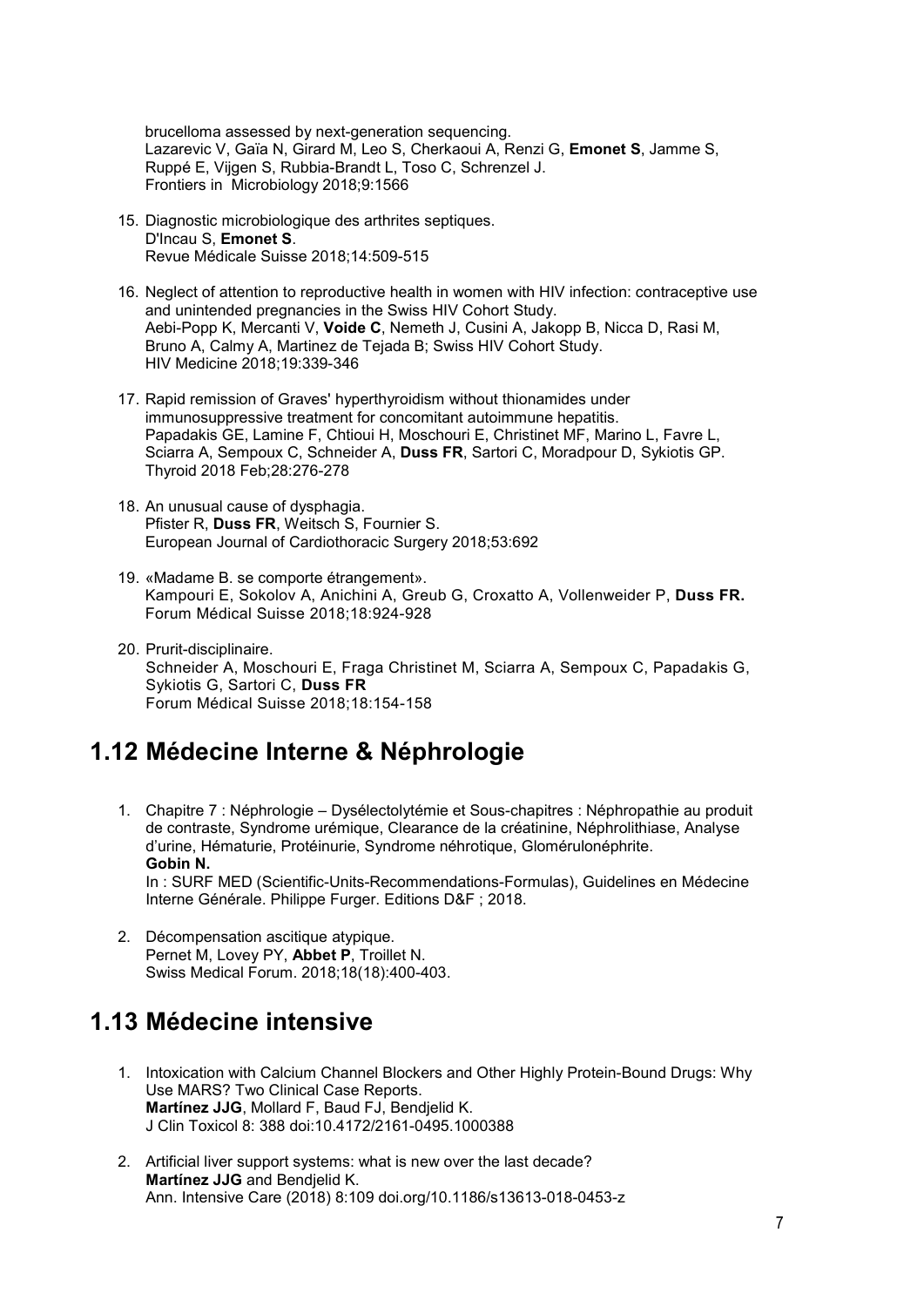#### 3. Pyrexia.

**Martínez JJG**.

Academy eModules. ESICM - European society of intensive care medicine

# <span id="page-7-0"></span>**1.14 Neurologie**

- 1. Prise en charge des états de mal épileptiques en préhospitalier, en structure d'urgence et en réanimation dans les 48 premières heures. Outin H, Gueye p, **Alvarez V** et al. Recommandations formalisées d'experts SRLF-SFMU 2018
- 2. Therapeutic coma for the treatment of status epilepticus: Timing, choice of drug, and impact on prognosis. **Alvarez V** & Rossetti AO. Z Epileptol 2018; 31: 262-266
- 3. Does continuous EEG influence prognosis after cardiac arrest ? Fatuzzo D, Isabelle Beuchat, **Alvarez V.** et al. Resuscitation 2018; 132: 29-32
- 4. Does Continuous Video-EEG in patient with altered consciousness improve patient outcome? Rossetti AO, Schindler K, **Alvarez V**, Sutter R, Novy J, Oddo M, Warpelin-Decrausaz L, Ruegg S. Current evidence and randomized controlled trial design. J Clin Neurophysiol 2018; 35: 1
- 5. Ocular bobbing/dipping after cardiac arrest may be a post-anoxic myoclonus. Schneider J, Rossetti AO, **Alvarez V.** Resuscitation 2018; 124:e125
- 6. Automated quantitative EEG reactivity testing using actigraphy monitoring in cardiac arrest coma prognostication. Edilberto A, Sunil Belur, **Alvarez V** et al. Clin Neurophysiol 2018; 129: e173-e174
- 7. Chapter 10 : Clinical consequence of generalized convulsive status epilepticus. **Alvarez V,** Rossetti AO. In : Drislane FW & Kaplan PW, eds, Status epilepticus : a clinical perspective, 2<sup>nd</sup>edition, Springer Science+Buisness. 2018.

# <span id="page-7-1"></span>**1.15 Neurochirurgie**

1. Minimal Invasive Lumbar Spine Revision Surgery at Distance From the Dura and Postsurgical Scar Tissue: Extraforaminal Lumbar Interbody Fusion (ELIF). **Arthur R Kurzbuch** et al. J Clin Neurosci. 2018 Jan; 47: 332-336

# <span id="page-7-2"></span>**1.16 Oncologie**

1. Trajectoires oncologiques de personnes âgées en situation palliative : « The long and winding road ». Anchisi A, Foley R-A, Ansermet C, **Anchisi S**.

Rev med Suisse 2018 ; 14(607):1042-1046

2. Anémie hémolytique dans le contexte de cancer.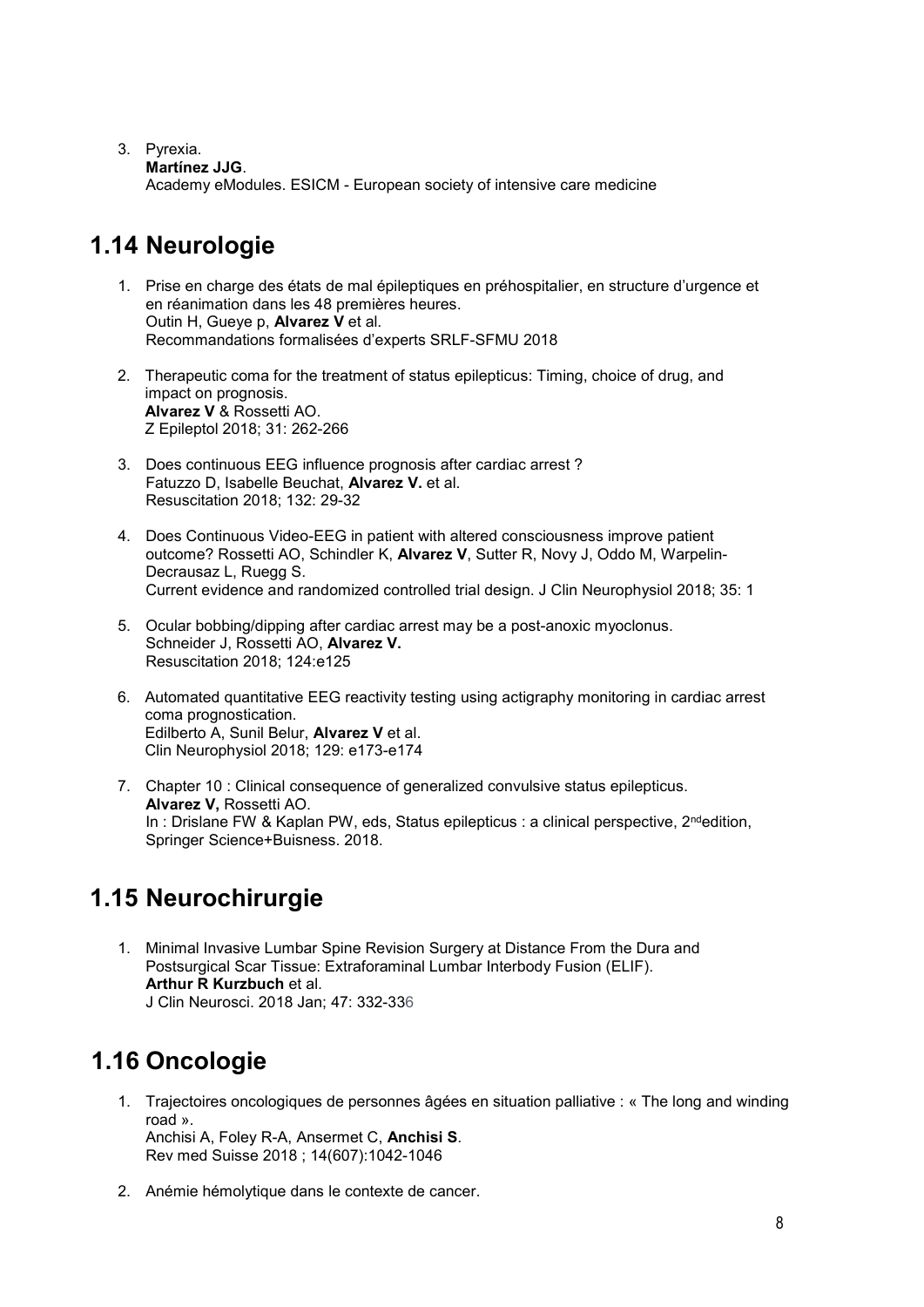Anastasiou M, Chalandon Y, **Anchisi S**. Rev Med Suisse 2018 ; 14(607):1021-1027

3. Locoregional control and toxicity in head and neck carcinoma patients following helical tomotherapy-delivered intensity-modulated radiation therapy compared with 3D-CRT data.

Santa Cruz O, Tsoutsou P, Castella C, Matzinger O, Khanfir K, **Anchisi S**, Bouayed S, Ozsahin M.

Oncology. 2018;95(2):61-68

4. Extended adjuvant intermittent letrozole versus continuous letrozole in postmenopausal women with breast cancer (SOLE): a multicentre, open-label, randomised, phase 3 trial. Colleoni M, Luo W, Karlsson P et al; SOLE Investigators (dont **Anchisi S**). Lancet Oncol 2018;19(1):127-138

### <span id="page-8-0"></span>**1.17 ORL**

1. Sleep apnea: Do not forget to inspect the throat ! **Christian Pirovino**, Roland Giger, Basile Nicolas Landis. Wiley Clinical Case Reports, Clin Case Rep. 2019;7:143–145.

### <span id="page-8-1"></span>**1.18 Orthopédie – Traumatologie**

- 1. [Technique Tip: Platysma-flap Approach to the Clavicle.](https://www.ncbi.nlm.nih.gov/pubmed/30489457) Gallusser N, Goetti P, **Moor BK**. Tech Hand Up Extrem Surg. 2018 Nov 26
- 2. [Impact of vertical and horizontal malrotation on measurements of anteroposterior](https://www.ncbi.nlm.nih.gov/pubmed/29329902)  [radiographs of the scapula: need for standardized images in modern omometry.](https://www.ncbi.nlm.nih.gov/pubmed/29329902) Bouaicha S, Hoch A, Jentzsch T, **Moor BK**. J Shoulder Elbow Surg. 2018 Apr;27(4):659-666
- 3. New quantitative radiographic parameters for vertical and horizontal instability in acromioclavicular joint dislocations. Zumstein MA, Schiessl P, Ambuehl B, Bolliger L, Weihs J, Maurer MH, **Moor BK**, Schaer M, Raniga S. Knee Surg Sports Traumatol Arthrosc. 2018 Jan;26(1):125-135
- 4. Diagnosis of tuberculous arthritis : a sometimes long and winding road. [Antunes A,](https://www.ncbi.nlm.nih.gov/pubmed/?term=Antunes%20A%5BAuthor%5D&cauthor=true&cauthor_uid=30307141) [Abbet P,](https://www.ncbi.nlm.nih.gov/pubmed/?term=Abbet%20P%5BAuthor%5D&cauthor=true&cauthor_uid=30307141) **[Stanchina](https://www.ncbi.nlm.nih.gov/pubmed/?term=Stanchina%20C%5BAuthor%5D&cauthor=true&cauthor_uid=30307141) C**, [Troillet](https://www.ncbi.nlm.nih.gov/pubmed/?term=Troillet%20N%5BAuthor%5D&cauthor=true&cauthor_uid=30307141) N. [Rev Med Suisse.](https://www.ncbi.nlm.nih.gov/pubmed/?term=stanchina+troillet) 2018 Oct 10;14(622):1806-1809
- 5. Blood cytokine pattern and clinical outcome in knee arthroplasty patients: comparative analysis 5 years after standard versus "hypoallergenic" surface coated prosthesis implantation. Thomas P, Hisgen P, Kiefer H, Schmerwitz U, **Ottersbach A**, Albrecht D, Summer B, Schinkel C. Acta Orthop. 2018 Dec;89(6):646-651
- 6. Prozessoptimierungen bei der minimal invasiven Hüftendoprothetik. **A. Ottersbach**, K. Pankert, P. Gebel, C. Cremer. Leading Opinions Orthopädie & Rheumatologie. 4/2018
- 7. The bra strap incision in the open Latarjet procedure. Vlajkovic A, Meyer DC, Von Knoch M, **Schmid SL**, Götschi T, Grubhofer F.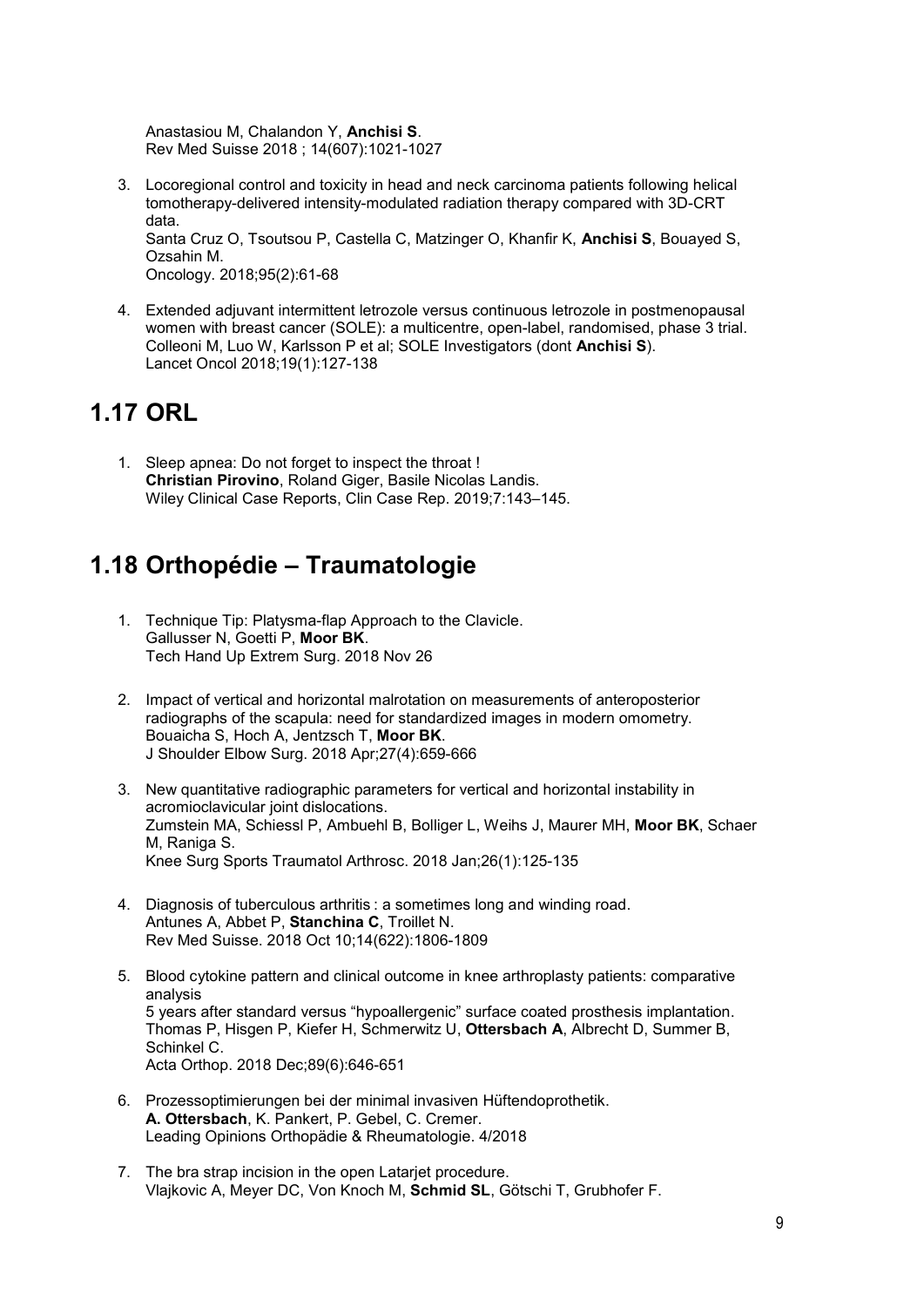J Orthop Surg Res. 2018 Nov 29;13(1):304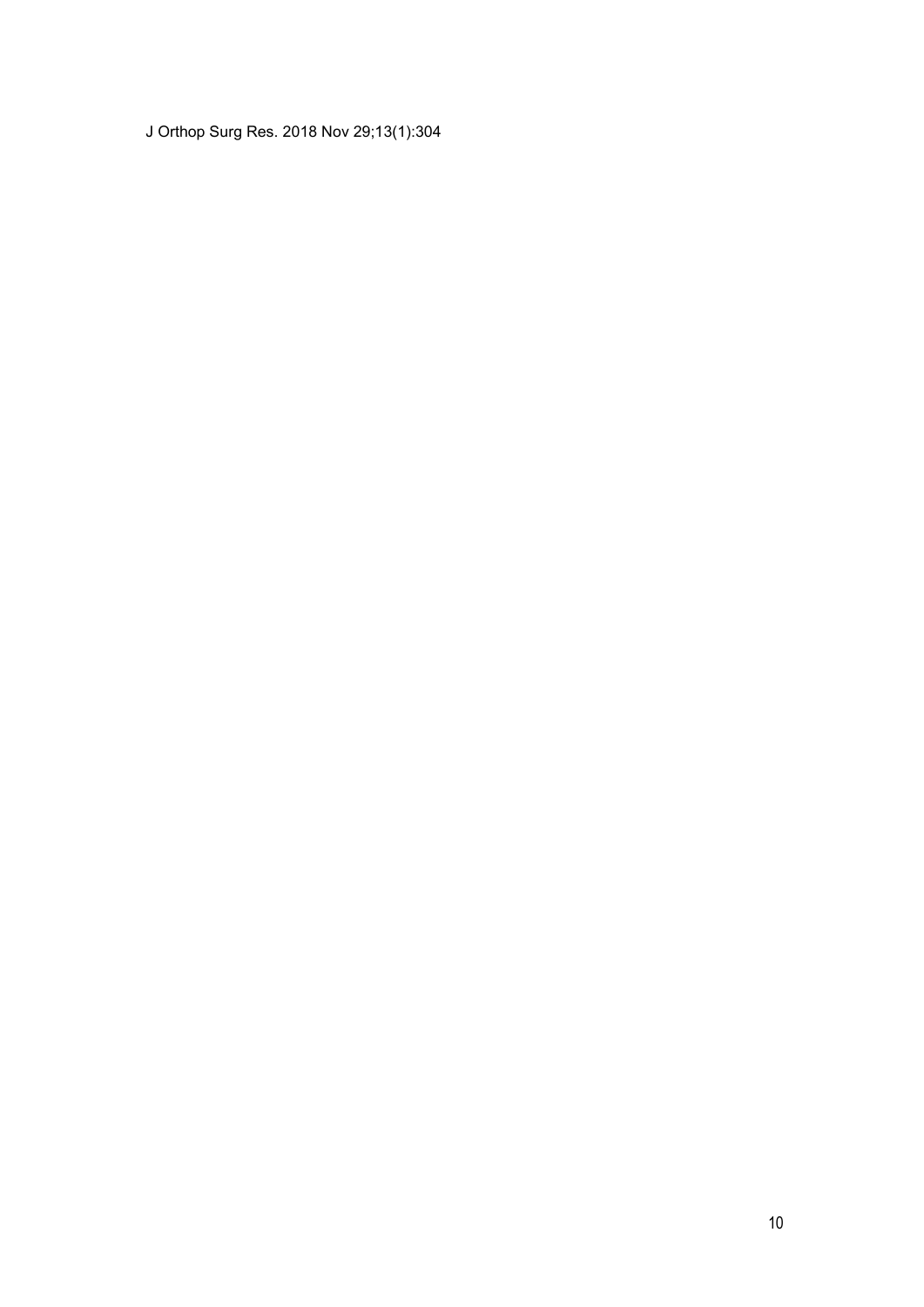### <span id="page-10-0"></span>**1.19 Pneumologie**

- 1. [Development and validation of a simple tool for the assessment of home noninvasive](https://www.ncbi.nlm.nih.gov/pubmed/30262577)  [ventilation: the S3-NIV](https://www.ncbi.nlm.nih.gov/pubmed/30262577) questionnaire. Dupuis-Lozeron E, **Gex G**, Pasquina P, Bridevaux PO, Borel JC, Soccal PM, Windisch W, Pépin JL, Janssens JP, Adler D. Eur Respir J. 2018 Nov 22;52(5)
- 2. [Utility of Rapid On-Site Cytologic Evaluation during Endobronchial Ultrasound-Guided](https://www.ncbi.nlm.nih.gov/pubmed/30244239)  [Transbronchial Needle Aspiration in Malignant and Nonmalignant Disease.](https://www.ncbi.nlm.nih.gov/pubmed/30244239) Gianella P, Soccal PM, Plojoux J, Frésard I, Pache JC, Perneger T, **Gex G**. Acta Cytol. 2018;62(5-6):380-385
- 3. [BPCO : traitement selon la nouvelle classification ABCD](https://www.ncbi.nlm.nih.gov/pubmed/29380978)  traitement et prévention des [exacerbations.](https://www.ncbi.nlm.nih.gov/pubmed/29380978) **Gex G**. Rev Med Suisse. 2018 Jan 24;14(591):206-207
- 4. Explorations fonctionnelles respiratoires. **Gex G.** In : SURF: Guidelines Médecine Interne Générale. Philippe Furger. Editions D&F ; 2018 : p. 296-303

### <span id="page-10-1"></span>**1.20 Psychiatrie**

1. Comparing attitudes to containment measures of patients, health care professionals and next to kin. **Klein G**.

Frontiers in psychiatry. Octobre 2018

2. Nachruf Dieter Seiler (1931-2018) **Portwich P.** Journal: Balint 2018 (19): 126

### <span id="page-10-2"></span>**1.21 Radiologie - imagerie diagnostique & interventionnelle**

1. [Degenerative Disc Disease Mimicking Spondylodiscitis with Bilateral Psoas Abscesses.](https://www.ncbi.nlm.nih.gov/pubmed/30149157) Simonin A, Paris O, Brouland JP, Morard M, **San Millán D**. World Neurosurg. 2018 Dec;120:43-46. doi: 10.1016/j.wneu.2018.08.116.

### <span id="page-10-3"></span>**1.22 Urgences**

- 1. Panzytopenie und Splenomegalie. Enselmann K, **Frasnelli A**. Praxis (Bern 1994). 2018 Apr;107(8):463-466. doi: 10.1024/1661-8157/a002947.
- 2. Arterial line cannulation in children: Is it time for guidelines?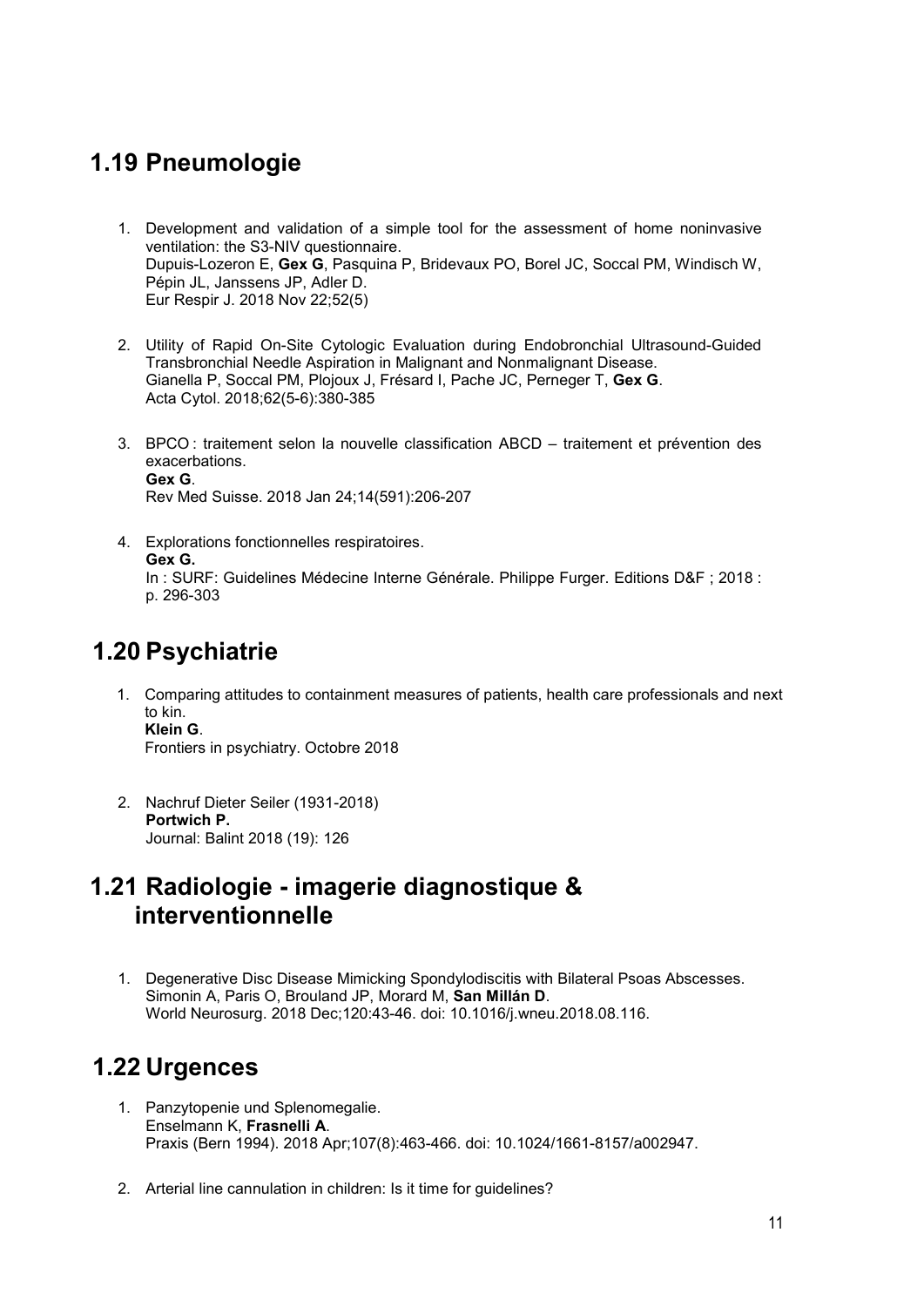**[Tosetti S](https://www.ncbi.nlm.nih.gov/pubmed/?term=Tosetti%20S%5BAuthor%5D&cauthor=true&cauthor_uid=29878541)**, [Bertolizio G,](https://www.ncbi.nlm.nih.gov/pubmed/?term=Bertolizio%20G%5BAuthor%5D&cauthor=true&cauthor_uid=29878541) [Withington D,](https://www.ncbi.nlm.nih.gov/pubmed/?term=Withington%20D%5BAuthor%5D&cauthor=true&cauthor_uid=29878541) [Collard V,](https://www.ncbi.nlm.nih.gov/pubmed/?term=Collard%20V%5BAuthor%5D&cauthor=true&cauthor_uid=29878541) [Ingelmo P.](https://www.ncbi.nlm.nih.gov/pubmed/?term=Ingelmo%20P%5BAuthor%5D&cauthor=true&cauthor_uid=29878541) [Paediatr Anaesth.](https://www.ncbi.nlm.nih.gov/pubmed/29878541) 2018 Jun;28(6):564-565. doi: 10.1111/pan.13394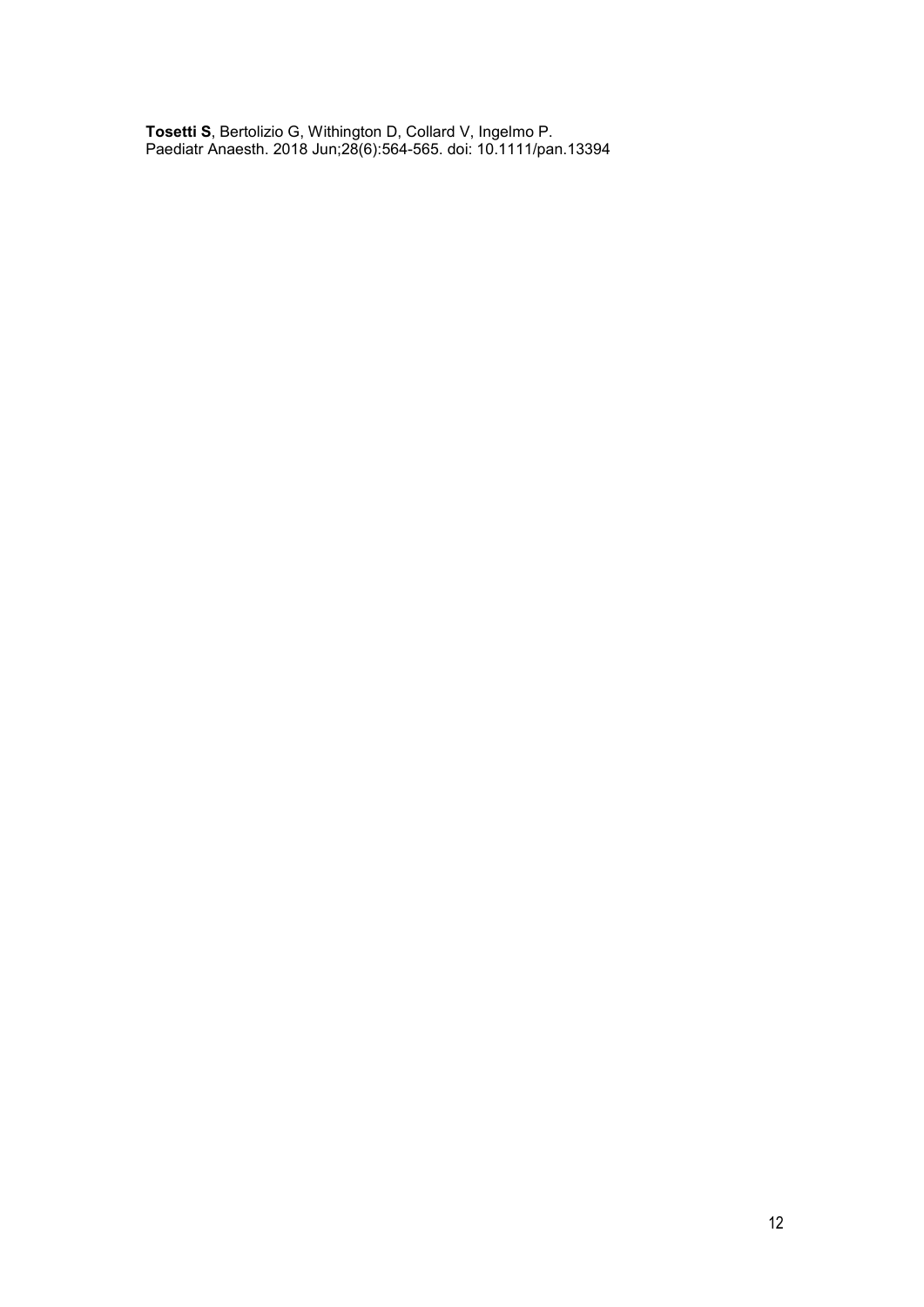# <span id="page-12-0"></span>**1.23 Pédiatrie**

1. Spontaneous Renal Vein Thromboses. Which ones should be treated ? Simon Kayemba-Kay's. Invited extended summary, ATLAS OF SCIENCE [\(https://mitpress.mit.edu/books/atlas-science\)](https://mitpress.mit.edu/books/atlas-science), MIT Press, USA, Octobre 2018.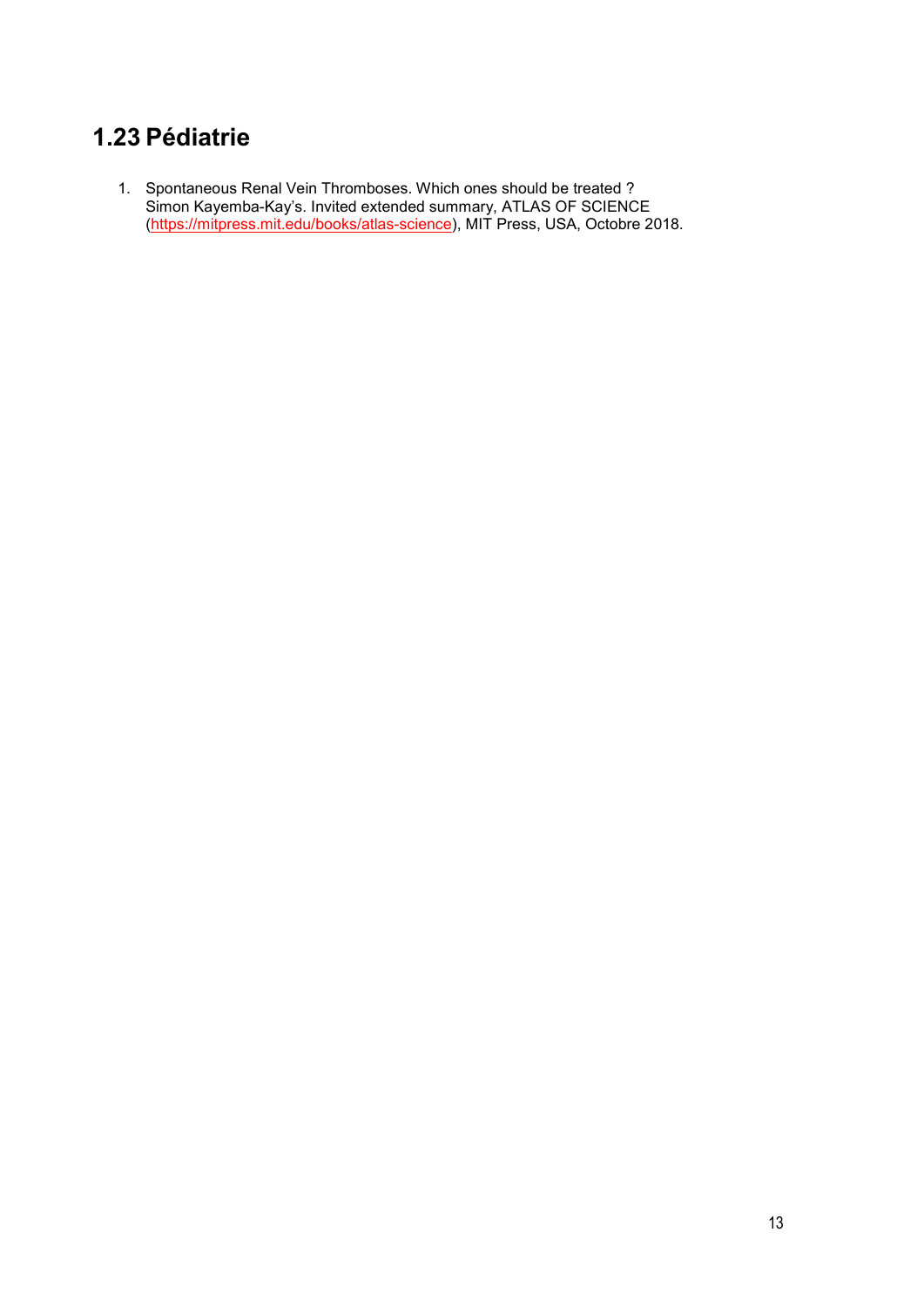# <span id="page-13-1"></span><span id="page-13-0"></span>**Présentations lors de congrès scientifiques et cours certifiants**

## <span id="page-13-2"></span>**1.24 Anesthésiologie**

- 1. Retroclavicular or supraclavicular brachial plexus block for patients undergoing distal upper limb surgery? A randomized controlled trial. **Grape S**, Weber E, Albrecht E. Presented as a free communication at the European Society of Regional Anaesthesia and Pain Medicine annual congress, Dublin 2018
- 2. Retroclavicular or supraclavicular brachial plexus block for patients undergoing distal upper limb surgery? A randomized controlled trial. **Grape S**, Weber E, Albrecht E.

Presented as a free communication at the annual congress of the Swiss Society of Anaesthesia (SGAR-SSAR), 2018

# <span id="page-13-3"></span>**1.25 Cardiologie**

1. First report of stereotactiv radio-ablation as salvage treatment for electrical storm in an intensive care patient. Jumeau R, Ozsahin M, Bourhis J, Vallet V, Zeverino M, LeBloa M, Bisch L, **Pascale P**, Pruvot E.

Heart Rhythm 2018

- 2. Recurrence after ablation of persistent atrial fibrillation occurs in patients with severe bi-atrial electro-anatomical remodeling.
- 3. Luca A, Buttu A, Vesin JM, Pithon A, LeBloa M, Bisch L, **Pascale P**, Roten L, Sticherling C, Pruvot E. Heart Rhythm 2018
- 4. Tracking the efficiency of ablation in persistent atrial fibrillation using ECG-based indices. Luca A, Buttu A, Vesin JM, LeBloa M, Bisch L, **Pascale P**, Roten L, Sticherling C, Pruvot E. Heart Rhythm 2018
- 5. Présentation "Cauchemar des montagnes Suisse". **Tapponnier M**. GRCI (Groupement de Réflexion de Cardiologie Interventionnelle) 2018

# <span id="page-13-4"></span>**1.26 Chirurgie pédiatrique**

1. Salt intake and excretion in children in one region of Switzerland : A cross-sectionnal study Rios-Leyvraz M, Pascal Bovet P, Bochud M, **Genin B**, Russo M, Rossier M F, Tabin R, Chiolero A. Poster présenté lors de la Conférence Suisse de Santé Publique 7 et 8 novembre 2018 à Neuchâtel

# <span id="page-13-5"></span>**1.27 Chirurgie plastique**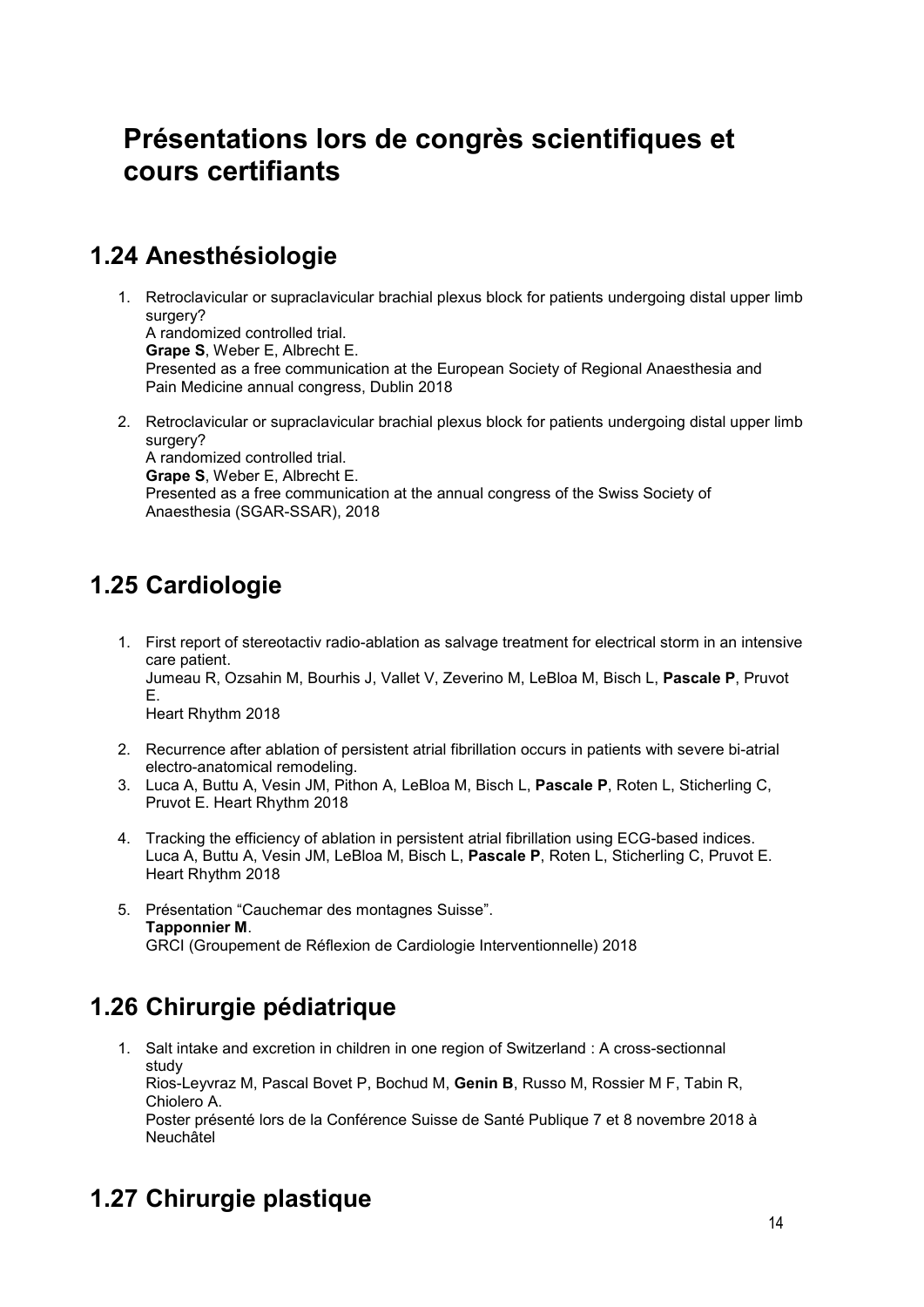1. A novel approach to the 1,2 ICSA flap may correct scaphoid collapse and prevent non-union. K. Vakalopoulos, N.Balagué, P. Vostrel, S. Bouddabbous, J-Y. Beaulieu. Congrès annuel de la société suisse de chirurgie de la main, Saint-Gall

## <span id="page-14-0"></span>**1.28 Gastroentérologie**

1. Orateur au Forum valaisan de gastroentérologie 29.11.18 **Philippe Hiroz**

### <span id="page-14-1"></span>**1.29 Gériatrie**

- 1. Cibles de traitement chez la personne âgée. **Coutaz M.** Matinales de formation continue – 16.02.2018, Centre Universitaire de Traitement et de Réadaptation Sylvana, CHUV, Lausanne.
- 2. Comment traiter l'hypertension et le diabète du sujet âgé ? **Coutaz M.** Congrès annuel Soc. Suisse de Médecine interne et Soc. Professionnelle de Gériatrie –
	- 01.06.2018, Basel.
- 3. Communications 30 Syndromes gériatriques. Modérateur **Coutaz M.** 11e Congrès International Francophone de Gérontologie et Gériatrie (CIFGG). Bien Vieillir au

21e siècle- 13.06.2018, Montreux.

4. Communications 30 - Syndromes gériatriques. Fracture chez le diabétique âgé : un lien avec le surtraitement (1225) ? **Coutaz M.**

11e Congrès International Francophone de Gérontologie et Gériatrie (CIFGG). Bien Vieillir au 21e siècle- 13.06.2018, Montreux.

5. Symposium Scientifique 119-Organisation des systèmes de santé et parcours de santé des personnes âgées : approche comparée des modèles francophones. Trajectoires des personnes âgées dans le dispositif valaisan. **Coutaz M.**

11e Congrès International Francophone de Gérontologie et Gériatrie (CIFGG). Bien Vieillir au 21e siècle- 14.06.2018, Montreux.

6. Communications 07 – Fin de vie : médicaments et décision. Modérateur. **Morisod J.**

11e Congrès International Francophone de Gérontologie et Gériatrie (CIFGG). Bien Vieillir au 21e siècle- 13.06.2018, Montreux.

7. Communications 09 – Thérapies alternatives en soins gérontologiques. Modérateur. **Biselx S.**

11e Congrès International Francophone de Gérontologie et Gériatrie (CIFGG). Bien Vieillir au 21e siècle- 14.06.2018, Montreux.

### <span id="page-14-2"></span>**1.30 Gynécologie – Obstétrique**

1. First year of experience with a new intrauterine device for contraception – an observational case series. **Johann S**., Zebedin M., Stähler K.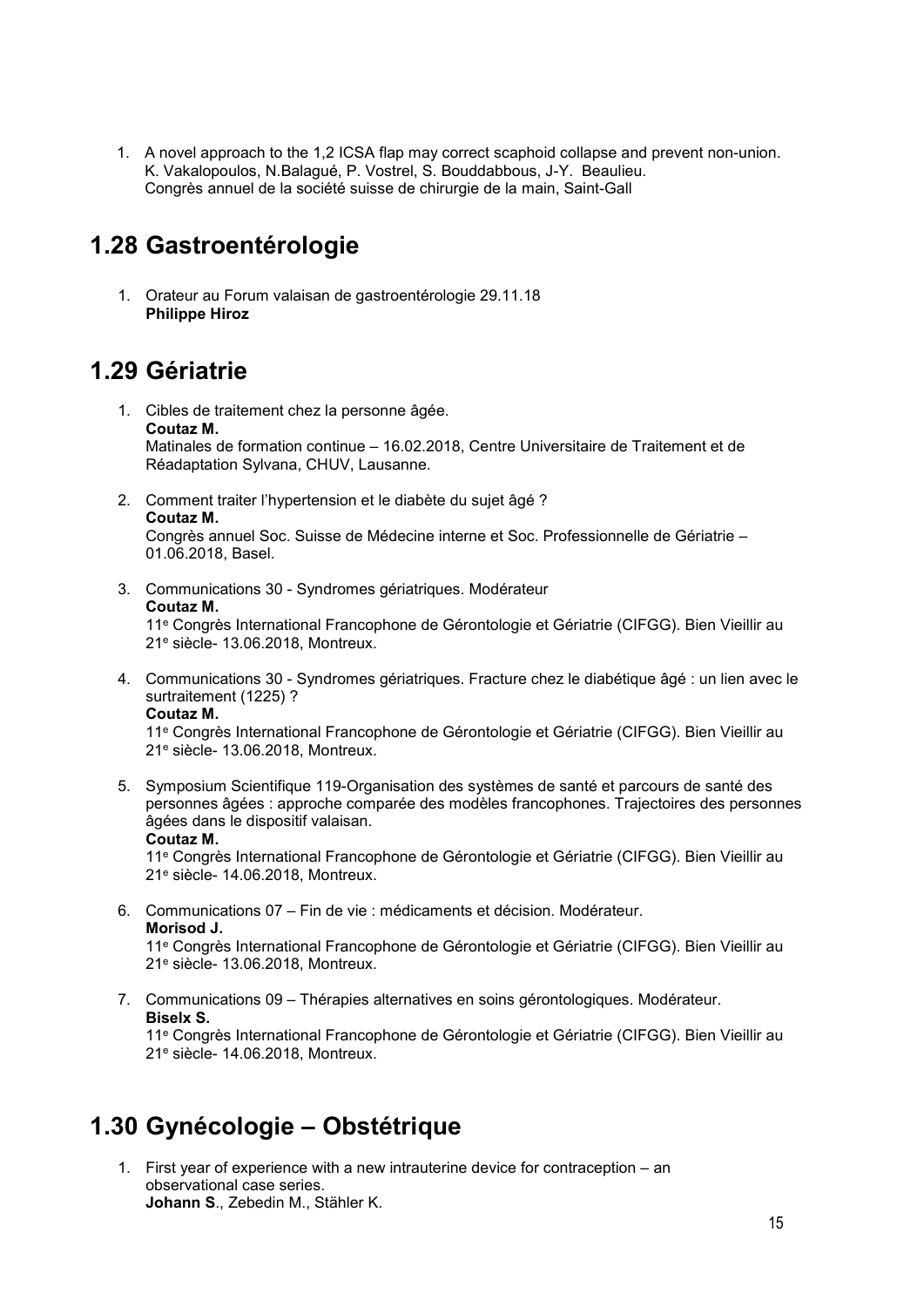Schweizerische Gesellschaft für Gynäkologie und Geburtshilfe, Interlaken, 27-29. Juni

2018

# <span id="page-15-0"></span>**1.31 Maladies infectieuses**

- 1. Prediction of VAP using serial cultures and metagenomics of oropharyngeal juice and tracheal aspirates. **Emonet S**, Lazarevic V, Dupuis-Lozeron E, Schrenzel J, Pugin J. European Congress on Clinical Microbiology and Infectious Diseases 2018, Madrid
- 2. Evaluation of the diagnostic performances of PCR-ESI-MS for the rapid microbiological diagnosis in the blood of patients admitted in the ER with fever. **Emonet S**, Redzepi B, Dupuis-Lozeron E, Renzi G, Pugin J, Rutschmann O, Oestreicher C, Schrenzel J. European Congress on Clinical Microbiology and Infectious Diseases 2018, Madrid
- 3. Infection du site chirurgical: rôle de l'audit clinique dans l'amélioration de la qualité des soins. **Forestier P, Bonnardel S, Gaillard S, Troillet N, Bellini C**. XVIèmes Rencontres internationales francophones des infirmiers en hygiène et prévention de l'infection 2018, Lausanne
- 4. Contamination des échangeurs thermiques par Mycobacterium chimaera : plan d'action à l'Hôpital du Valais.

#### **Brière C, Magaletti L, Troillet N**.

XVIèmes Rencontres internationales francophones des infirmiers en hygiène et prévention de l'infection 2018, Lausanne

- 5. Gestion d'une épidémie de rougeole dans le canton du Valais, Suisse, août/septembre 2017. **Schüttel C, Brière Aymon C, Magaletti L, Beck P, Troillet N, Bally F**. XVIèmes Rencontres internationales francophones des infirmiers en hygiène et prévention de l'infection 2018, Lausanne
- 6. Recommandations pour la prévention et la prise en charge des infections par le virus de la grippe dans les hôpitaux de la Suisse latine. Héquet D, Balmelli C, Bassi C, Bouali R, Chuard C, et al (incl. **Troillet N**). Joint Annual Meeting of the Swiss Societies for Infectious Diseases, Clinical Microbiology, Hospital Hygiene, and Tropical and Travel Medicine, 2018, Interlaken
- 7. Présentation de cas : leishmaniose. **Bally F**. Joint Annual Meeting of the Swiss Societies for Infectious Diseases, Clinical Microbiology, Hospital Hygiene, and Tropical and Travel Medicine, 2018, Interlaken
- 8. Cardiovascular daytime varying effect in cardiac surgery on surgical site infections and 1 year mortality: a prospective cohort study with 22'305 patients. Sommerstein R, Marschall J, Kuster SP, **Troillet N**, Carrel T, Eckstein F, Widmer AF. ID Week 2018, San Francisco
- 9. Risk factors for surgical site infection after total joint arthroplasty: data from the Swiss national surveillance system. Buetti N, Atkinson A, **Troillet N**, Eisenring MC, Zwahlen M, Kuster SP, Widmer AF, Marschall J. ID Week 2018, San Francisco
- 10. Survey of nosocomial influenza in Southwestern Swiss hospitals during two seasonal epidemics. Qalla-Widmer L, Héquet D, Balmelli C, Clerc O, Fuehrer U, Iten A, Portillo V, Senn L, **Troillet N**, Petignat C. Healthcare Infection Society 2018, Liverpool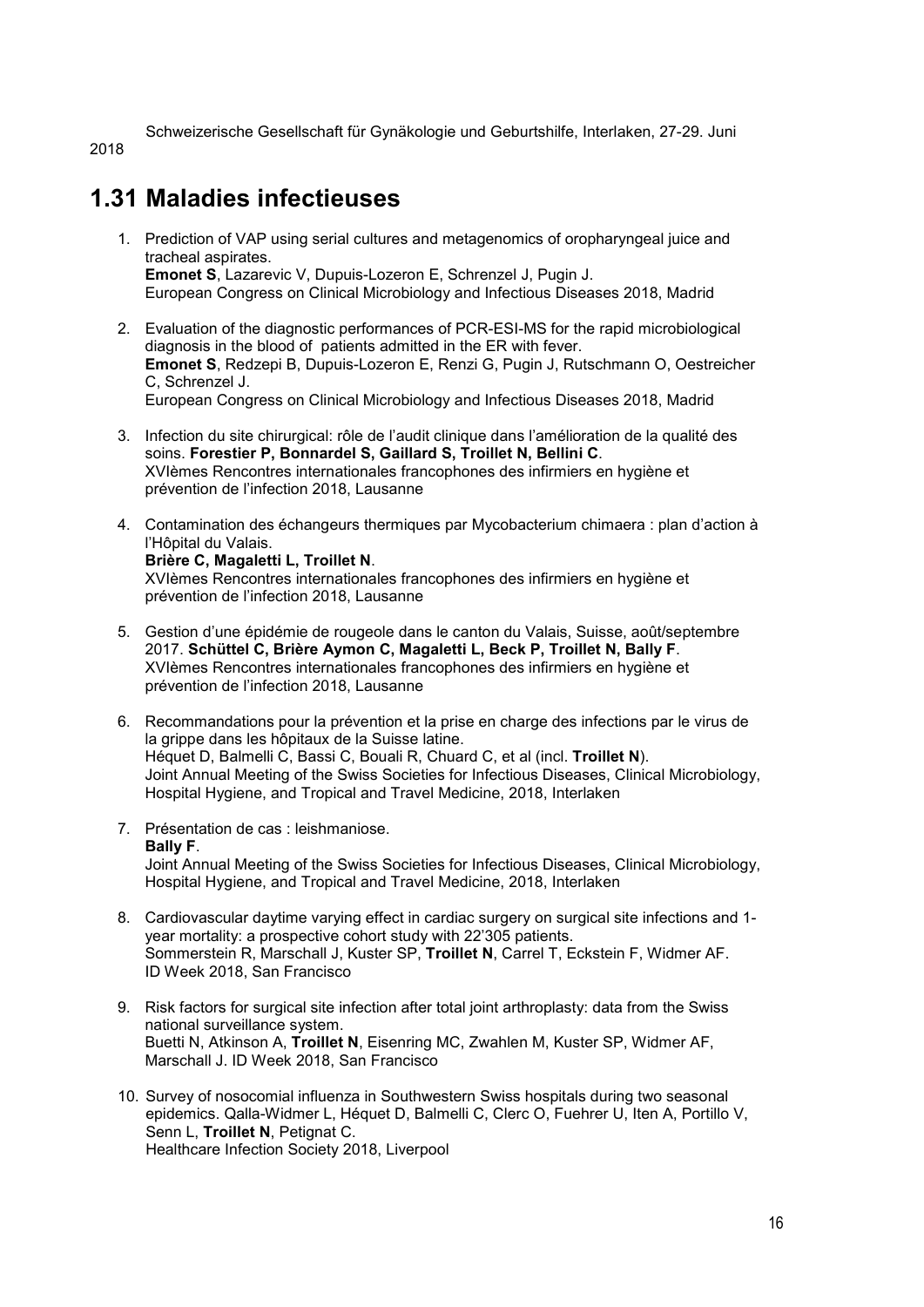# <span id="page-16-0"></span>**1.32 Neurologie**

- 1. EEG in the ICU. **Alvarez V**. EEG Academy of the Swiss Clinical Neurophysiology - InselSpital Bern - 3 fév 2018
- 2. Treatment and prognosis of Status Epilepticus. **Alvarez V**. Swiss Federation of Clinical Neurosciences Society Summer School - InselSpital Bern - 25 aout 2018
- 3. Pronostique de l'état de mal épileptique **Alvarez V**. Diplôme Interuniversitaire en Neuroréanimantion des Universités de Paris - Hôpital Européen George Pompidou - Paris - 29 mars 2018
- 4. Seizures and Epileptiform discharges do not impact outcome and should not be aggressively treated **Alvarez V**. Controversies in Neurocritical Care - 4th European Academy of Neurology 2018 – Libson

## <span id="page-16-1"></span>**1.33 Orthopédie – Traumatologie**

- 1. Cours pour la Société Suisse de Médecine du Sport (SSMS) **Kaspar Beat Moor** Select item 29329902
- 2. AV68-2883 Benefit der Kombination von Prozessoptimierung und digitalisiertem Operationsprotokoll bei der minimalinvasiven Hüftendo. **Ottersbach A**. DKOU2018. Deutscher Kongress für Orthopädie und Unfallchirurgie. 23-26. Oktober 2018.
- 3. AMIStem Collared: Radiological results at 1 year **Ottersbach A**. Jahreskongress swiss orthopaedics 2018. 6-8. Juni 2018.
- 4. Effects of intra- and perioperative process improvements in combination with the introduction of a digitized surgical procedure management in total hip replacement. **Ottersbach A**. Jahreskongress swiss orthopaedics 2018. 6-8. Juni 2018.
- 5. Historical development of the Direct Anterior Approach. **Ottersbach A**. Hip expert training course - metha meets direct anterior approach. July 13, 2018 1 Department of Anatomy - University Tübingen.
- 6. Smart hand-held imageless navigation for augmented surgical quality and improved patient safety in total hip arthroplasty. K. H. Widmer, **A. Ottersbach**, H. Schroeder-Boersch. International Society for Technology in Arthroplasty (ISTA) 31st Annual Congress, London, England, October 2018. Part 2

### <span id="page-16-2"></span>**1.34 Pneumologie**

1. Respiratory polygraphy – Strengths, limits and pitfalls. **Gex G**.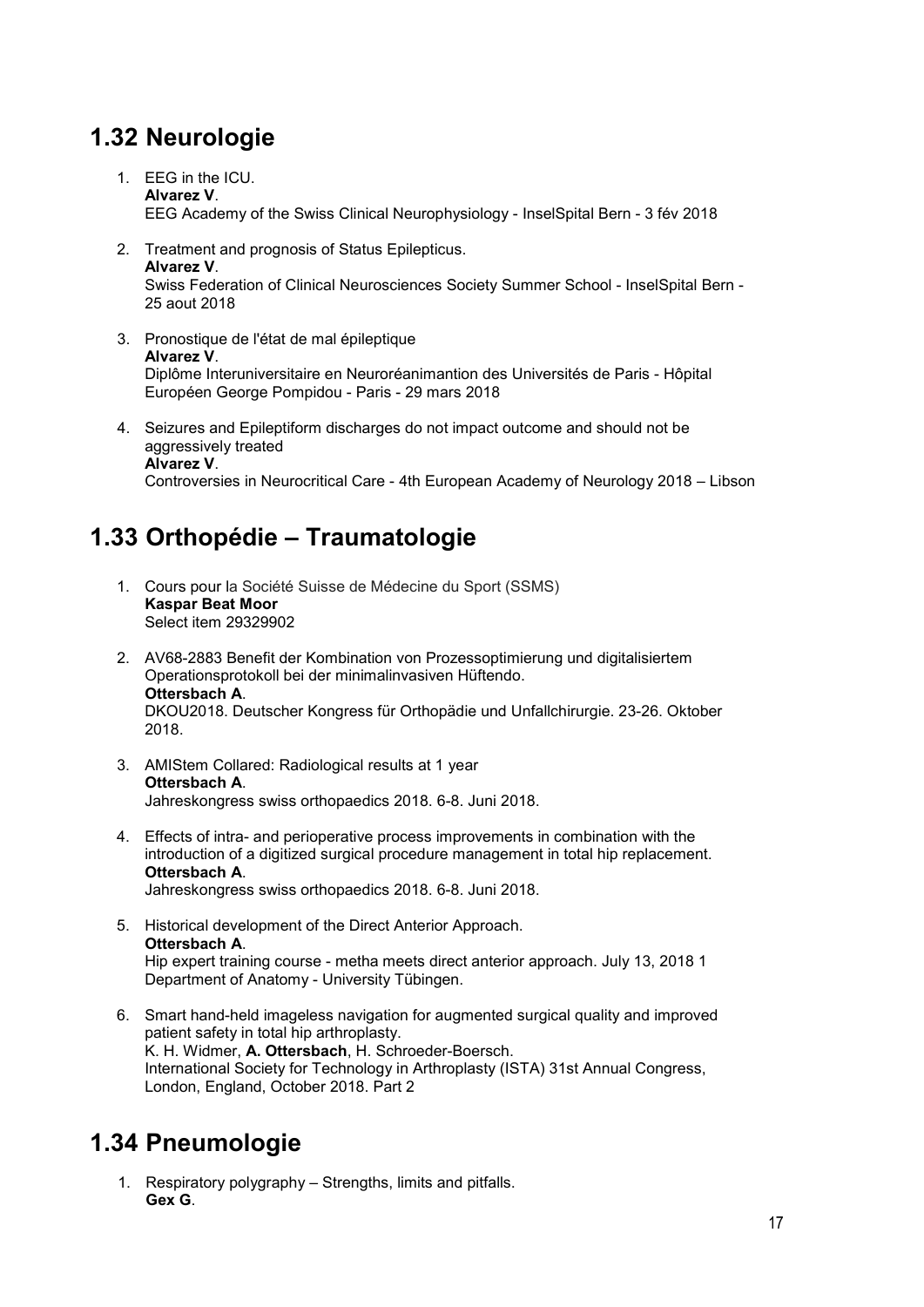Congrès Annuel de la Société Suisse de Pneumologie. St-Gall, 24 mai 2018

### <span id="page-17-0"></span>**1.35 Psychiatrie**

- 1. Le suicide à l'hôpital psychiatrique. **Klein G**. Société de psychiatrique et psychothérapie tessinoise. Lugano
- 2. Spital Wallis, Hôpital de Malévoz. 50 Jahre mit offenen Türen **Klein G**. Praxis Akutversorgung 12-13. April 2018. PUK-Charité-Berlin. Zürich
- 3. Mesures de contrainte en psychiatrie. Quo Vadis ? **Klein G**. Association Romande des Institutions Psychiatriques. Marsens (FR)
- 4. APEA romandes. PAFA et mesures et contrainte Université de Fribourg
- 5. Congres éthique en psychiatrie. PAFA et capacité de discernement **Klein G**. DP-CHUV
- 6. Balintgruppe für Ärzte. **Portwich P** Universitäre Psychiatrische Dienste Bern

#### <span id="page-17-1"></span>**1.36 Radiologie - imagerie diagnostique & interventionnelle**

- 1. Vertebral augmentation and sacroplasty using VK 100 silicone cement in osteoporotic patients. **San Millán D.** European Society of Neuroradiology, Spine Course, Malta 8-10 novembre 2018
- 2. Physiology of the spine and spinal cord venous system, including epidural system and its relation to CSF circulation. **San Millán D.** DEF Seminar, Spine and Spinal Cord AVMs. Hôpital Foch, Paris 10-11 septembre 2018
- 3. Image guided minimally invasive treatment of spinal tumors. **San Millán D.** Educational course of the SSNR, Bern, Suisse 3 novembre 2018
- 4. Interventional therapeutic options for neoplastic vertebral lesions: Percutaneus image-guided thermal ablation. **San Millán D.** Joint annual meeting: Swiss Society of Neurosurgery / Swiss Society of Neuroradiology, Lugano, Suisse 24 et 25 mai 2018
- 5. Study of the current situation of patient information in the example of a CT scan: what are improvement options? **D. Kildal**, S. Schmidt, M. Beer, O. Schöffski, T. Blasenbrey. European Congress of Radiology 2018, Feb 28-March 4, Vienna
- 6. Prognostic and diagnostic value of hyperattenuating adrenal glands on contrast-enhanced computed tomography scans of polytraumatised patients.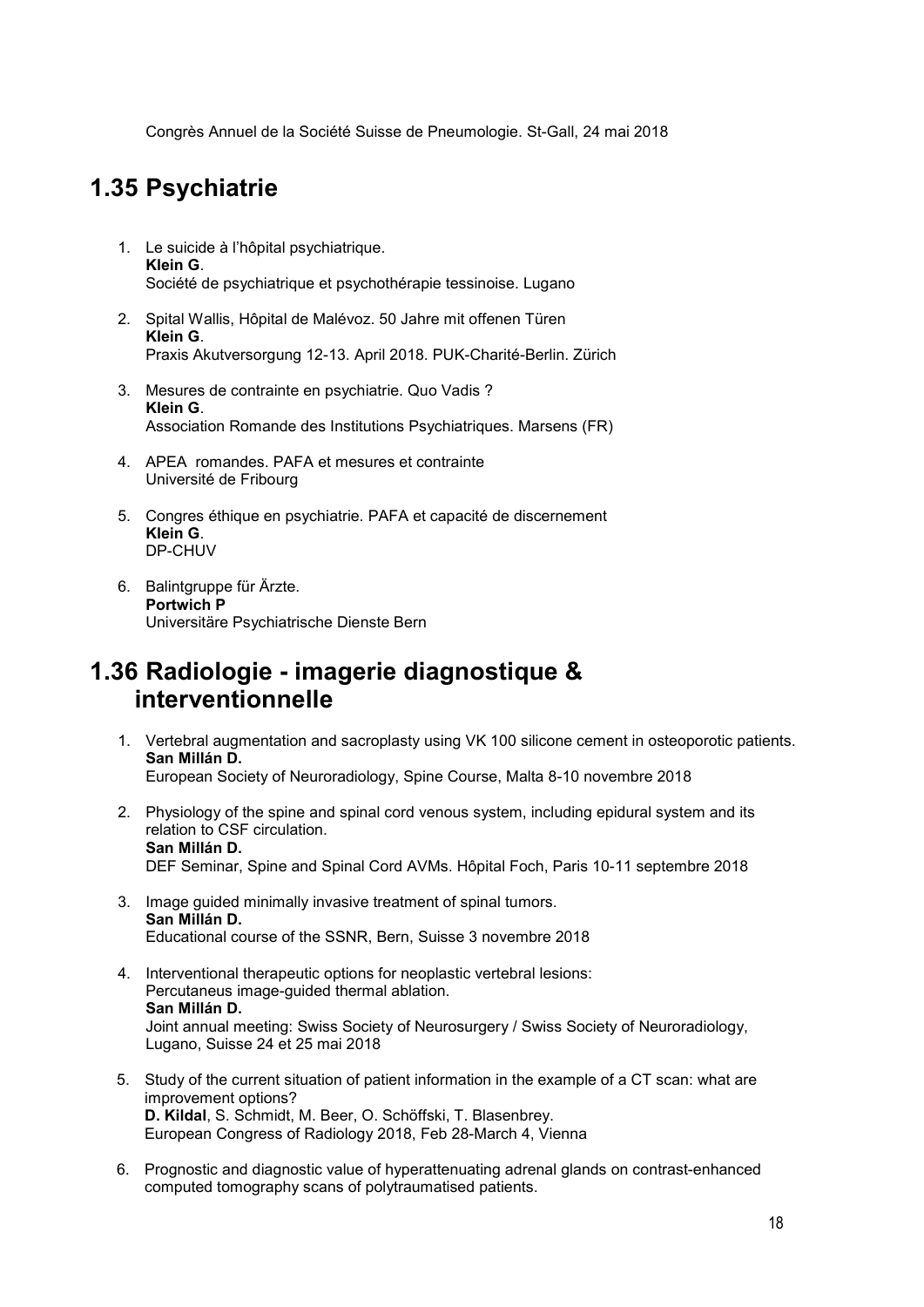**D. Kildal**, T. Erben, M. Beer. European Congress of Radiology 2018, Feb 28-March 4, Vienna

7. Significant quality improvement of results and patient satisfaction in medical information for radiological examinations applying video information techniques. D. Kildal, S. Schmidt, M. Beer, O. Schöffski, T. Blasenbrey. European Congress of Radiology 2018, Feb 28-March 4, Vienna

### <span id="page-18-0"></span>**1.37 Urgences**

- 1. Présentation des blocs du tronc en anesthésie pédiatrique. **Tosetti S**. Congrès annuel de la Société Suisse d'Anesthésie Pédiatrique 2018 – SSAP
- 2. Présentation du Spéléo-Secours-Suisse et des spécificités des secours souterrains. **Tosetti S**.

Cours bloc diplôme formation de la Société Suisse de Médecine de Montagne 2018 – SSMM

### <span id="page-18-1"></span>**1.38 Pédiatrie**

#### **I. Communications aux Congrès Nationaux**

- **1.** Doose syndrome in a 2 y.o. boy with favorable clinical course. **D. Papangelopoulou, C. Poloni, J. Llor, Y. Paccaud, E. Hernandez, S. Kayemba Kay's, M. Russo.** Poster presentation, Swiss Pediatric Society Congress, Lausanne 24 – 25 May 2018, Swiss Med Wkly 2018 Supplementum 228 P083
- 2. A septic infant from infected mother. **A. Vocat, J. Llor, S. Kayemba Kay's, E. Hernandez, Y. Paccaud, M. Russo.** Poster presentation, Swiss Pediatric Society Congress, Lausanne 24 – 25 May 2018, Swiss Med Wkly 2018 Supplementum 228;148 May 17, 2018, P059
- 3. Doctor, my daughter is constipated and she doesn't want to sit anymore… **A. Perrin, L. Mwizerwa, M. Russo, S. Kayemba Kay's, E. Hernandez, P. Ramseyer, J. Llor.** Poster presentation, Swiss Pediatric Society Congress, Lausanne 24 – 25 May 2018, Swiss Med Wkly, May 2018 Supplementum 228. P058
- 4. A pale and poorly breathing infant. **C. Crettaz, S. Di Bernardo, J. Llor, M.-L. Choucair, Y. Paccaud, E. Hernandez, S. Kayemba-Kay's, M. Russo.** Poster presentation, Swiss Pediatric Society Congress, Lausanne 24 – 25 May 2018, Swiss Med Wkly, May 2018 Supplementum 228, P042
- 5. Headaches and brief neurological defects in a 7 y.o. boy… what would you do? **V. Merz, C. Jorgensen, C. Poloni, J. Llor, B. Borel, D. San Millan, S. Kayemba Kay's, M. Russo.** Poster presentation, Swiss Pediatric Society Congress, Lausanne 24 – 25 May 2018, Swiss Med Wkly, May 2018 Supplementum 228, P084
- 6. Neonatal blisters. **A. Koryllou, M. Russo, L. Parmentier, J. Llor, S. Kayemba Kay's, A. Bottani, Y. Paccaud.**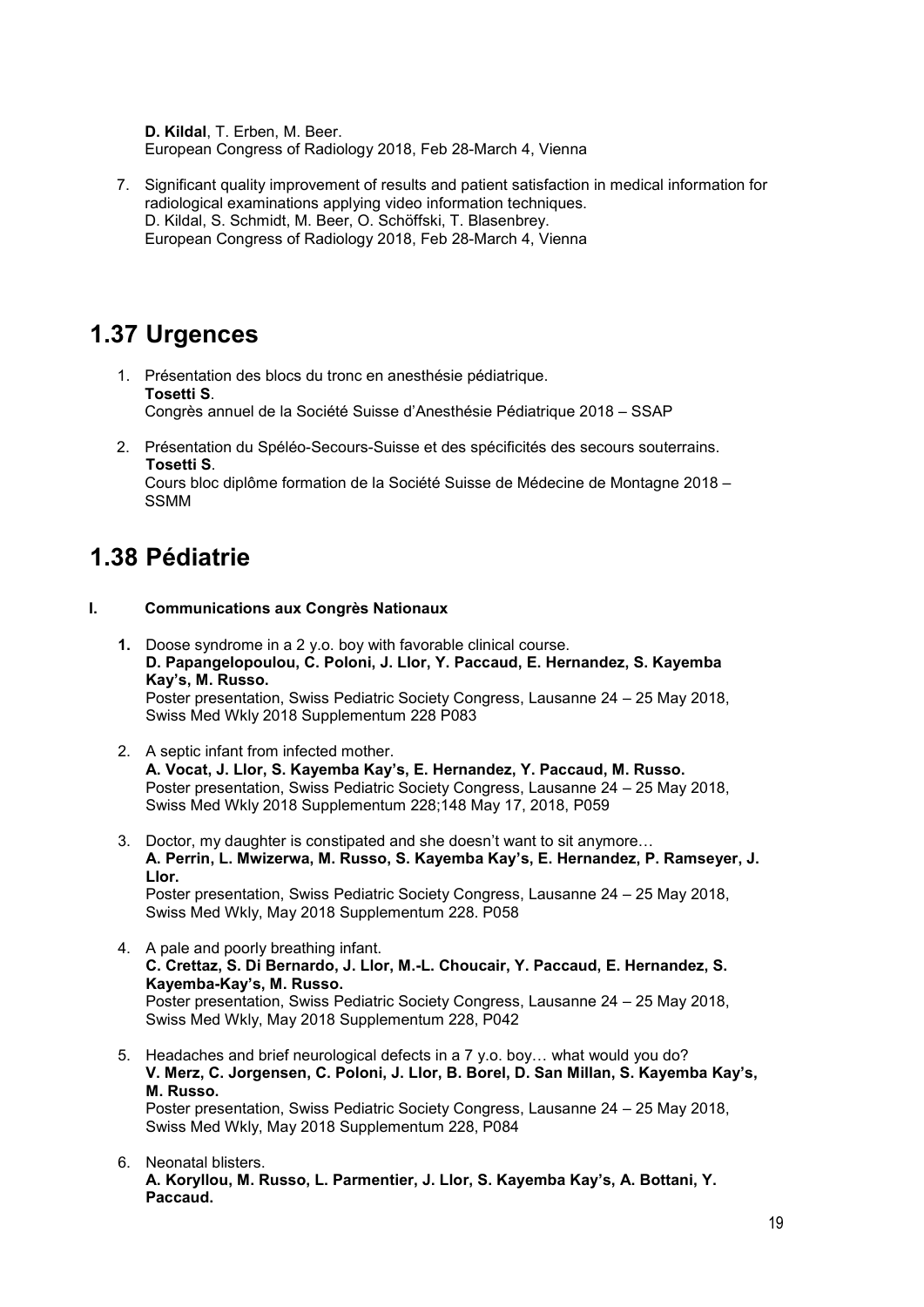Poster presentation, Swiss Pediatric Society Congress, Lausanne 24 – 25 May 2018, Swiss Med Wkly, May 2018 Supplementum 228, P094

7. Dancing with myself.

**J. Sartoretti, F. Augsburger, J. Llor, M. Russo, Y. Paccaud, E. Hernandez, S. Kayemba Kay's, N. Sekarski, P.-A. Crisinel, C. Poloni.**

Oral presentation, Swiss Pediatric Society Congress, Lausanne 24-25 May 2018, Swiss Med Wkly, May 2018 Supplementum 228, PF22.Doose syndrome in a 2 y.o. boy with favorable clinical course.

#### **II. Congrès Internationaux**

- 1. Primary Empty Sella Syndrome and Clinical Endocrine Polymorphisms in children. A study of 15 Pediatric cases. **Simon Kayemba-Kay's, Alice Ribrault, Peter Hindmarsh.** Poster Presentation at the European Society of Pediatric Endocrinology, Athens, Greece, September 2018.
- 2. Behaviour change, Depressed Mood and Catatonia: Acute Transient Psychotic Disorder or Autoimmune Encephalitis ? **Mwizerwa L, [Alvarez V,](https://www.researchgate.net/scientific-contributions/2153999497_Alvarez_V) [Llor J,](https://www.researchgate.net/scientific-contributions/2154006681_Llor_J) [Russo M,](https://www.researchgate.net/scientific-contributions/2154002063_M_Russo) [Paccaud Y,](https://www.researchgate.net/scientific-contributions/2154012774_Paccaud_Y) [Kayemba-Kay's](https://www.researchgate.net/profile/Simon_KAYEMBA-KAYS) S, Poloni C.**  Poster Presentation at the European Association of Pediatric Societies, Paris 2018.